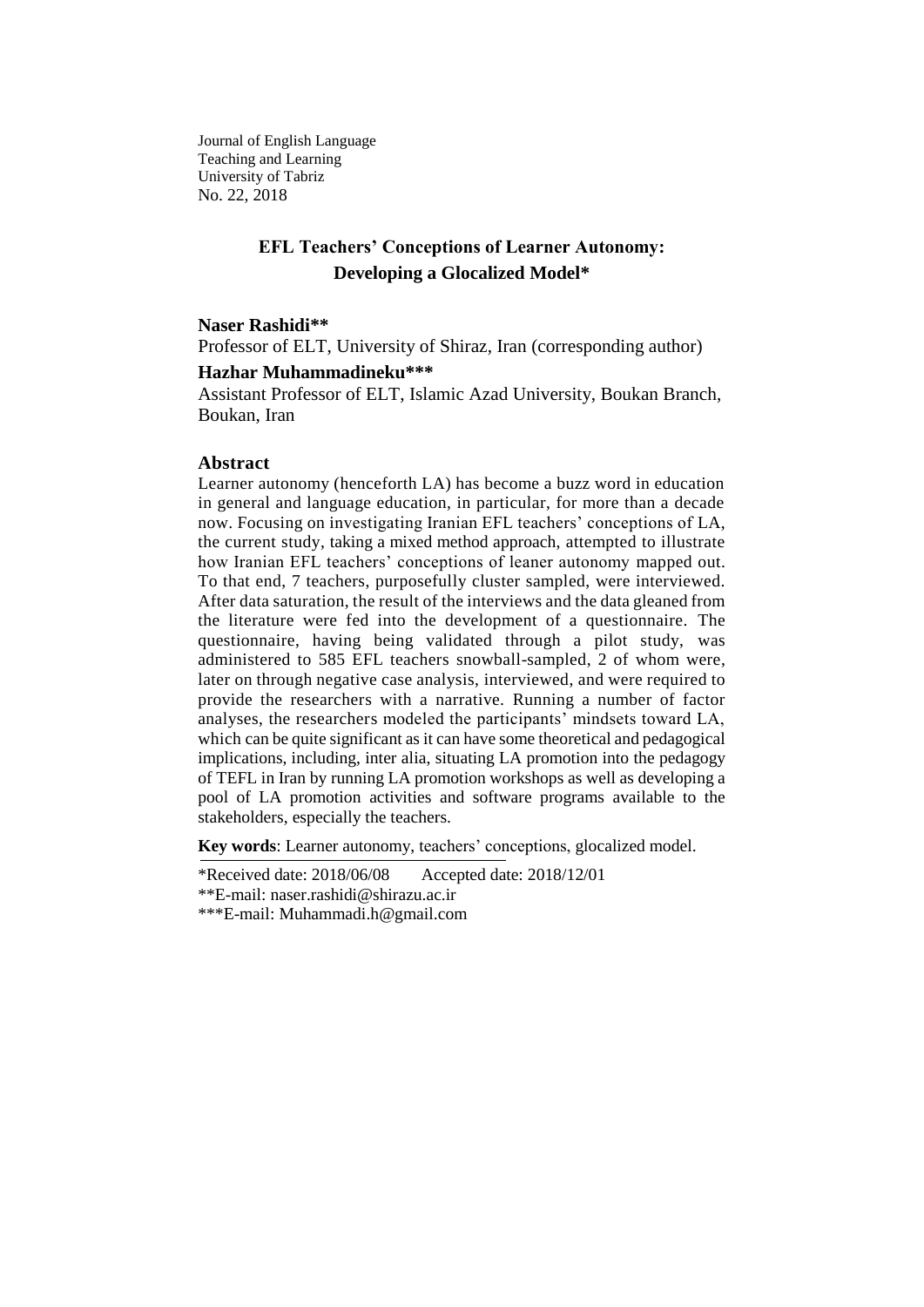## **Introduction**

Not unlike many other places are traditional teacher-fronted approaches to teaching still prevalent in Iran (Afkhami, & Davari-Ardakani, 2006). It is still thought that the main duty of the teacher is to feed the students rather than help them learn how to feed themselves. Technically speaking, the transmission approach toward teaching and learning is still prevalent. However, ever since the Socio-Cultural Theory of mind proposed by Vygotsky (Swain, Kinner, & Steinman, 2011) gained momentum in education in general and language education in particular, new definitions for language, language learning, language teachers, and language teaching have been proposed. This shift of attention has resulted in a call for the "death of method" and in placing the locus of focus on what is commonly known as "the Post-method Pedagogy" (see, for example, Brown, 2000; Kumaravadivelu, 2003, 2006, 2012). Within post-method pedagogy, LA is claimed to be an indispensable tenet if post-method pedagogy is to be realized. With the significance of LA and the conflict at work here in mind and the fact that teachers' stance on LA is an indispensable part of post-method pedagogy which has remained an under-researched area (Benson, 2006, 2011; Borg & Al-Busaidi, 2012; Lam, 2008), the researchers have dwelled the niche in research by mapping out EFL teachers' conceptions of LA. To this end, an overview of the key concepts as well as the existing literature informing the current study is presented first. Then, in the methods section the informants of the study, the instruments used to collect data, the data collection and analysis procedures followed in the study are discussed. Finally, the study concludes with the results and discussion and some closing remarks.

## **Review of The Literature Learner Autonomy**

The word autonomy is derivationally made up of the two Greek root words autos (self) and nomos (rule) (Merriam-Webster's Collegiate Dictionary, 2002, p. 84). In Greek history, autonomia existed "when citizens were governed by laws of their own making, rather than by laws or force of a foreign or conquering power" (Rosenbaum, 1986, p. 109).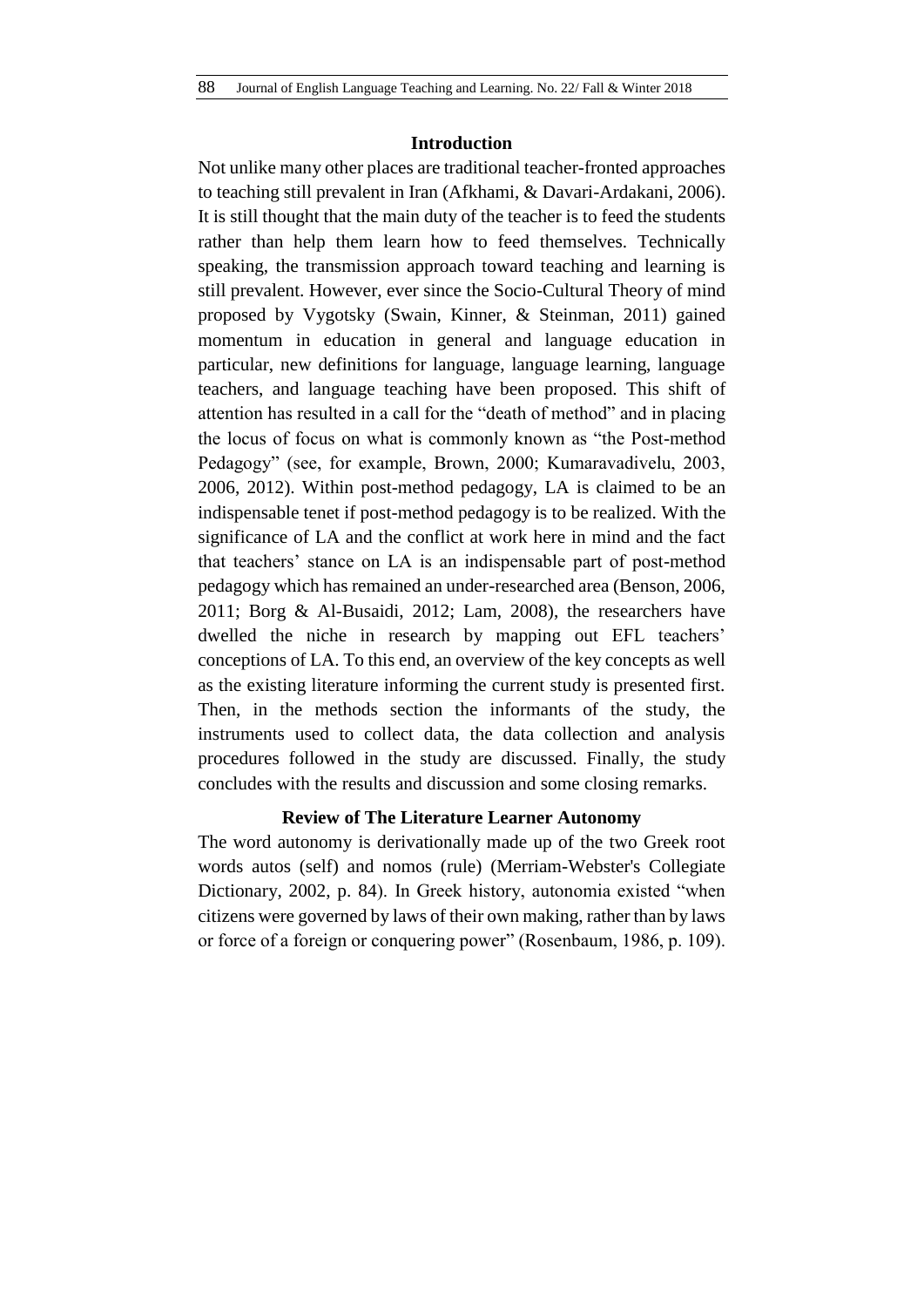With the etymology of the word autonomy in mind, it is time to get into what LA has been used to mean.

While such concepts as learning strategies and motivation are being endangered by self-regulation and investment, i.e. they had to undergo a change in meaning (Tseng, Dornyei, & Schmitt, 2006). The term LA, first coined by Henry Holec and defined as "the ability to take charge of one's own learning" (1981 p. 3, as cited in Borg & Al-Busaidi, 2012), has shown a lot of persistence in what is meant to be an autonomous learner.

In this study, following Chan (2003) and Borg and Al-Busaidi (2012), the researchers operationalized LA as the learner's willingness and ability to take responsibility to plan, implement, monitor and evaluate his/her learning in tasks that are constructed in negotiation with and support from the teacher.

## **Teachers' Conceptions**

In education in general and language education, in particular, various labels are used by different scholars to refer to what is called "conceptions" in this study. A brief explanation of how the term is employed here is as follows:

In his modular model of teacher education, which is made up of five modules, i.e. Knowing, Analyzing, Recognizing, Doing, and Seeing, Kumaravadivelu (2012) subsumes conceptions under the model of knowing which he defines as encompassing three types of knowledge: professional, procedural and personal knowledge. Based on this terminology, this study is to focus on the three dimensions of teachers' knowing as consisting of *professional*, *procedural*, and *personal* knowledge which are operationally defined as "received wisdom that emanates mostly from experts", "classroom management", and "the individual endeavor of the teacher", respectively (Kumaravadivelu, 2012, p.24). Moreover, heading off the confusion that might arise when assigning one kind of learning to any of the three kinds above, the researchers have opted for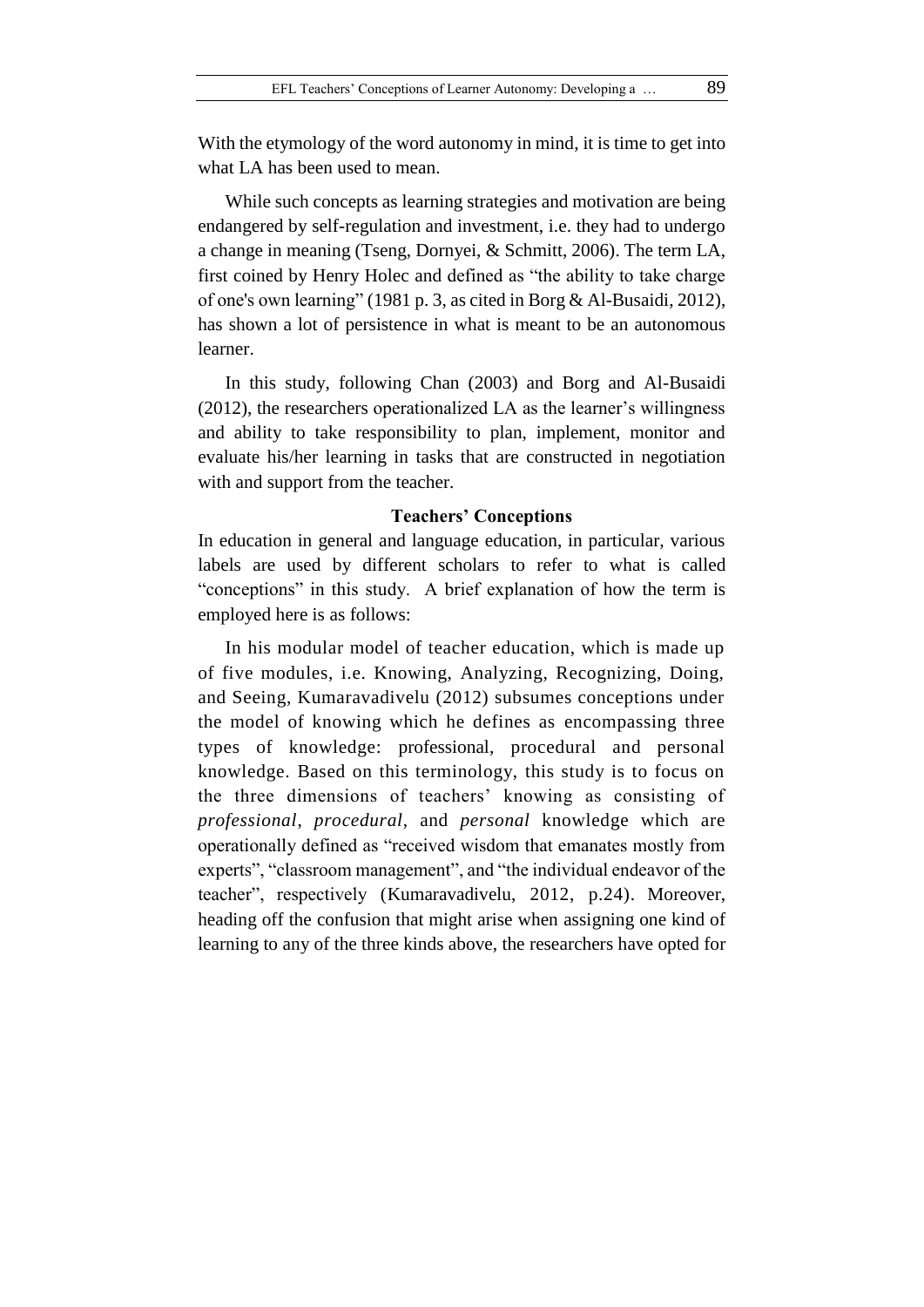the umbrella term "conceptions" as encompassing all the three abovementioned kinds of knowledge.

# **The Literature on Teachers' Conceptions of La**

Over the last three decades, the field has witnessed a surge of interest in the concept of LA and its promotion. This is clearly corroborated by the increasing number of publications made on the concept in scholarly journals (Benson, 2006). Despite this large body of research on LA from the point of view of learners and learning (Benson, 2006; Candy, 1991; Cotterall, 1995; Kohonen, 1992; Lai, et al. 2013; Lewis, 2013; Lier, 1996; Little, 1991, 2002; Oxford, 2003; Sheerin, 1991), teachers' stance on the issue has remained a relatively under-researched one (Borg, 2003; Crabbe, et al. 2013; Dam, 2003; Feryok, 2013).

It has now become an accepted assertion that what teachers believe can influence their practice (Borg, 2003) and that understanding teachers' conceptions is an important part of understanding teaching and of supporting the professional development of teachers which has remained the uncharted territory and little is known about what LA means to language teachers in various contexts and educational settings around the world (Borg, 2011) with the exception of Balcikanli (2010), Borg and Al-Busaidi (2012), Camilleri (1999), and Chan (2003), who have endeavored to investigate teachers' conceptions in promoting LA from various aspects or fields.

Chan's (2003), for instance, large-scale study examined teachers' views of LA in china, whose results indicated that teachers felt responsible for the methodological choices they made within the classroom. Furthermore, the participants showed a clear awareness of autonomy as a goal of teaching and were more or less in favor of students' having a voice in decision-making in aspects of the language learning process. Teachers did feel, however, constrained by curriculum limitations and consequently did not provide decisionmaking opportunities for learners in areas of autonomous learning (e.g. learning objectives, activities). This study is particularly relevant to the current study as the present researchers first developed the questionnaire for the current study from that study. The development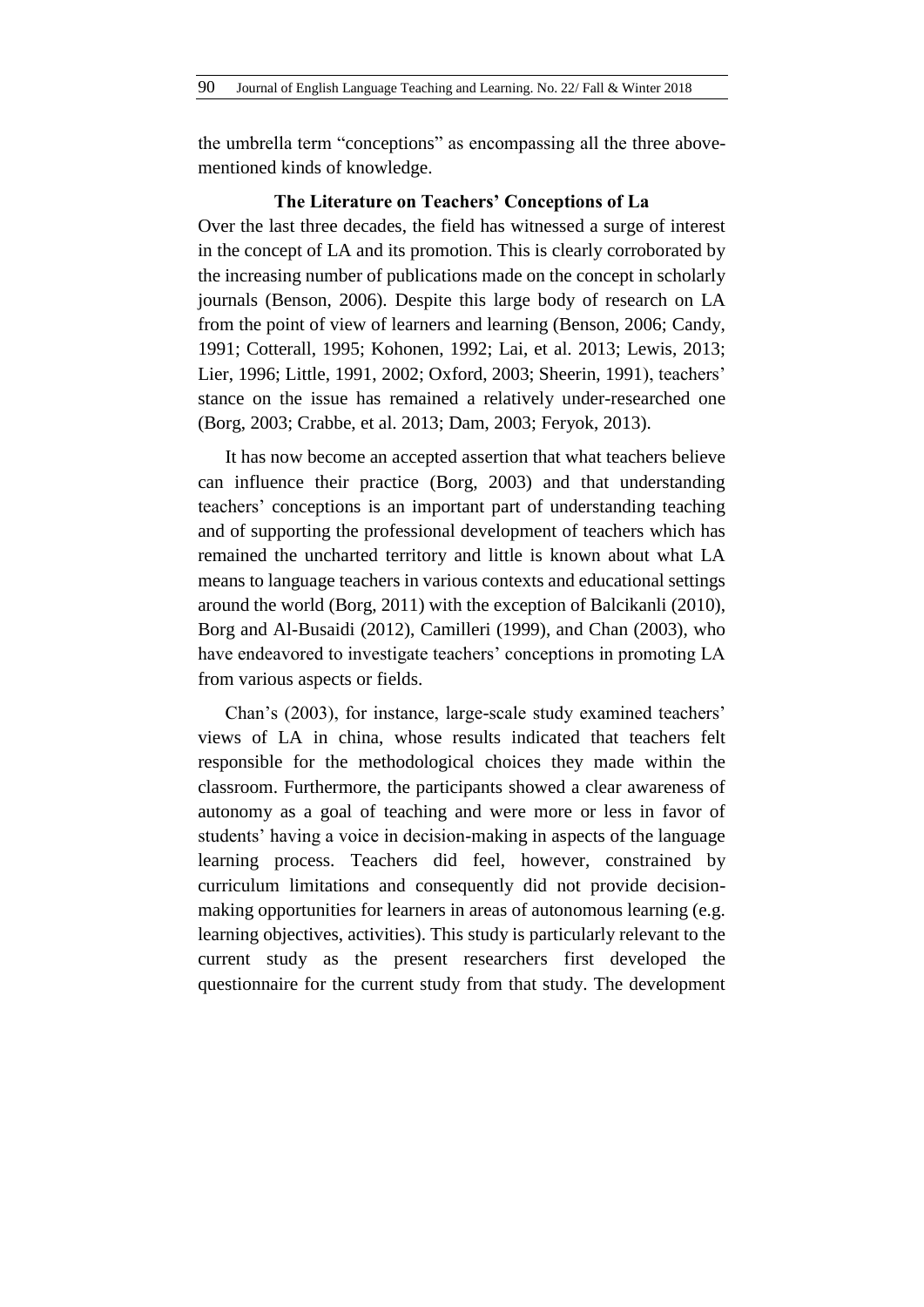and design of Chan's questionnaire were clearly based on the literature and theory of LA. A similar 'mixed method' methodology of gathering both quantitative and qualitative data has been adopted by the researcher. Chan's study highlights the fact that LA cannot be encouraged without support from the teacher. In addition, it shows that thinking about our beliefs and teaching practices is important as it allows for reflection and change if necessary. The weakness, however, in Chan's study is that she does not provide sampling procedures for her qualitative data. Explication of sampling procedures is very important because it could have had some influence on the results.

In a similar attempt, Al-Shaqsi (2009, as cited in Borg & Al-Busaidi, 2012) conducted a survey of 120 English teachers' beliefs of LA in state-run schools in Oman. For that purpose, a questionnaire was devised which asked respondents about (a) autonomous learners' characteristics (b) their learners' ability to carry out a number of tasks which were each taken to be an indicator of LA, and (c) how to promote LA. The three autonomous learners' characteristics the teachers identified were: first, they can use computers to find information; second, they use a dictionary, and finally, they ask the teacher for help when they have a problem. These results should, however, to be taken with reservations for two reasons. First, there is no qualitative data gathered (from interviews, for instance) to further explain and/or clarify the questionnaire findings. This weakness is acknowledged by the researcher when it is mentioned that some of the findings from the study were unclear and needed further exploration so as to clarify teachers' responses. Second, teachers may have responded in ways to reflect what the current educational policy in Oman encouraged them to do, i.e. to promote autonomous learning.

Another study along similar lines would be that of Balcikanli (2010), exploring student teachers' conceptions of LA in the Turkish educational setting. The researcher explored LA with regard to student involvement in classroom management, assessment, homework tasks, and so forth from the student-teachers' perspective by administering a questionnaire and conducting follow-up interviews, whose results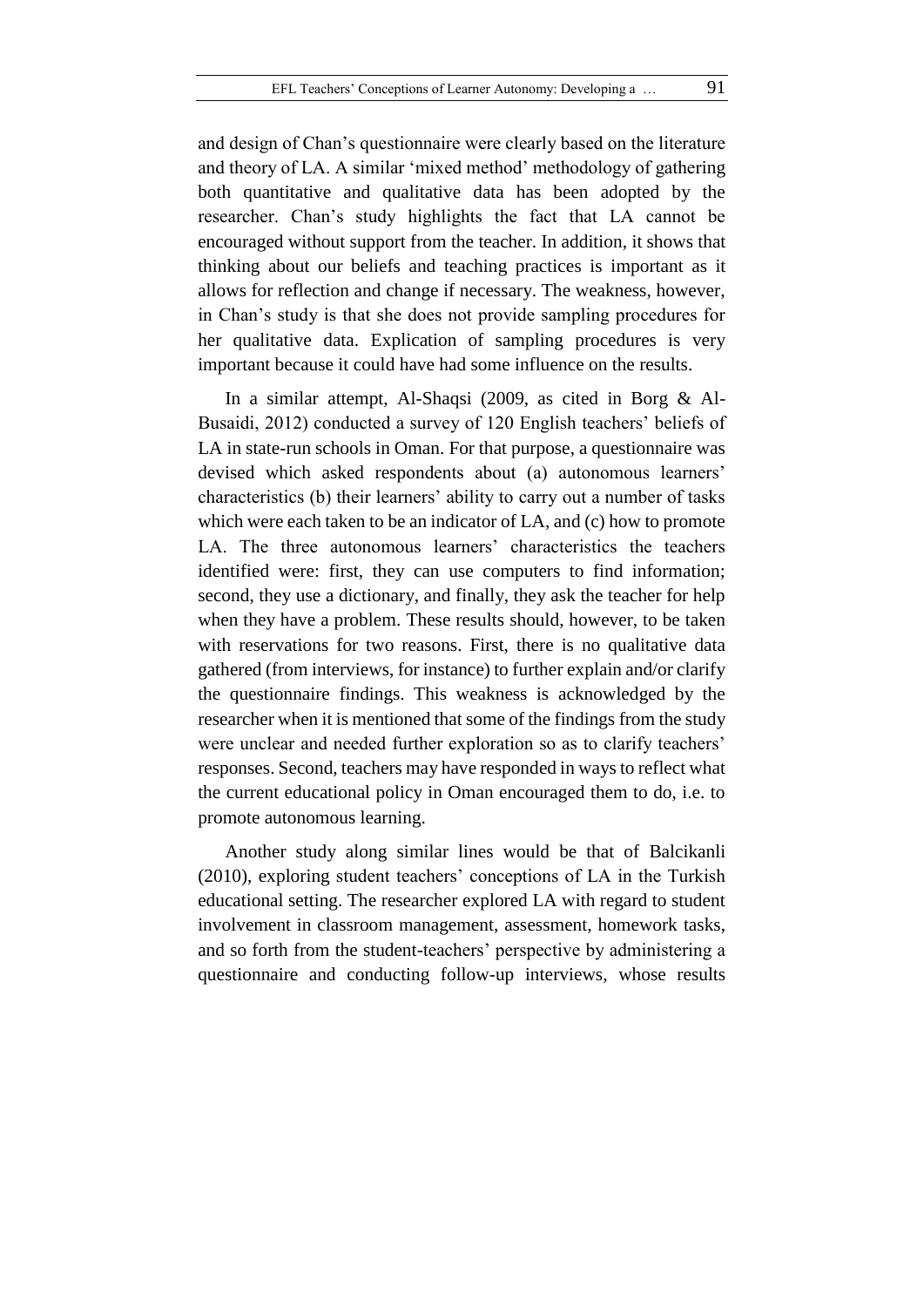indicated that student-teachers maintained positive attitudes and a "clear view of LA and the involvement of students in the learning process", and "the student teachers would probably feel ready to pass onto their future students some responsibilities and choices" (Balcikanli, 2010, p. 98). However, "the teacher-centered approach to teaching in which the traditional teaching methods are widely utilized" (p. 99) and the fixed course time and place, as well as, the high teacher authority in the teaching and learning process were iterated as some of the factors militating against LA development in the Turkish educational context.

In the thick literature on teachers' views of LA, Camilleri (1999, pp. 28-30) seems to be the first researcher to carry out multiple studies in various European countries, which yielded some interesting findings: First, teachers showed "willingness … to change and develop practice." Second, they strongly supported the incorporation of "LA in different areas of teaching (material selection, areas of classroom management, learning strategies, learning styles)". Next, they were reluctant "to involve learners in aims and methodological decisions". Finally, teachers felt that "constraints from higher authorities made it hard to encourage LA or offer more learner choice". In this study, there was a high number of incomplete responses which raises the question of whether the instrument was piloted which can, in turn, threaten the validity of the findings. However, there are some important implications we can take from this study. First, situations beyond teacher control could result in teachers' resistance to LA initiatives (e.g. syllabus constraints, exam schedules). Next, teachers need to be 'educated' in LA through pre-service and/or in-service professional development programs. Finally, teachers and teacher trainers need to examine the feasibility of different areas of LA in their educational system. Only then are they able to plan professional development activities around these topics and finally move on to classroom implementation.

Investigating contextual effects, Camilleri (1999) examined 328 teachers' views about LA from six European countries (Malta, The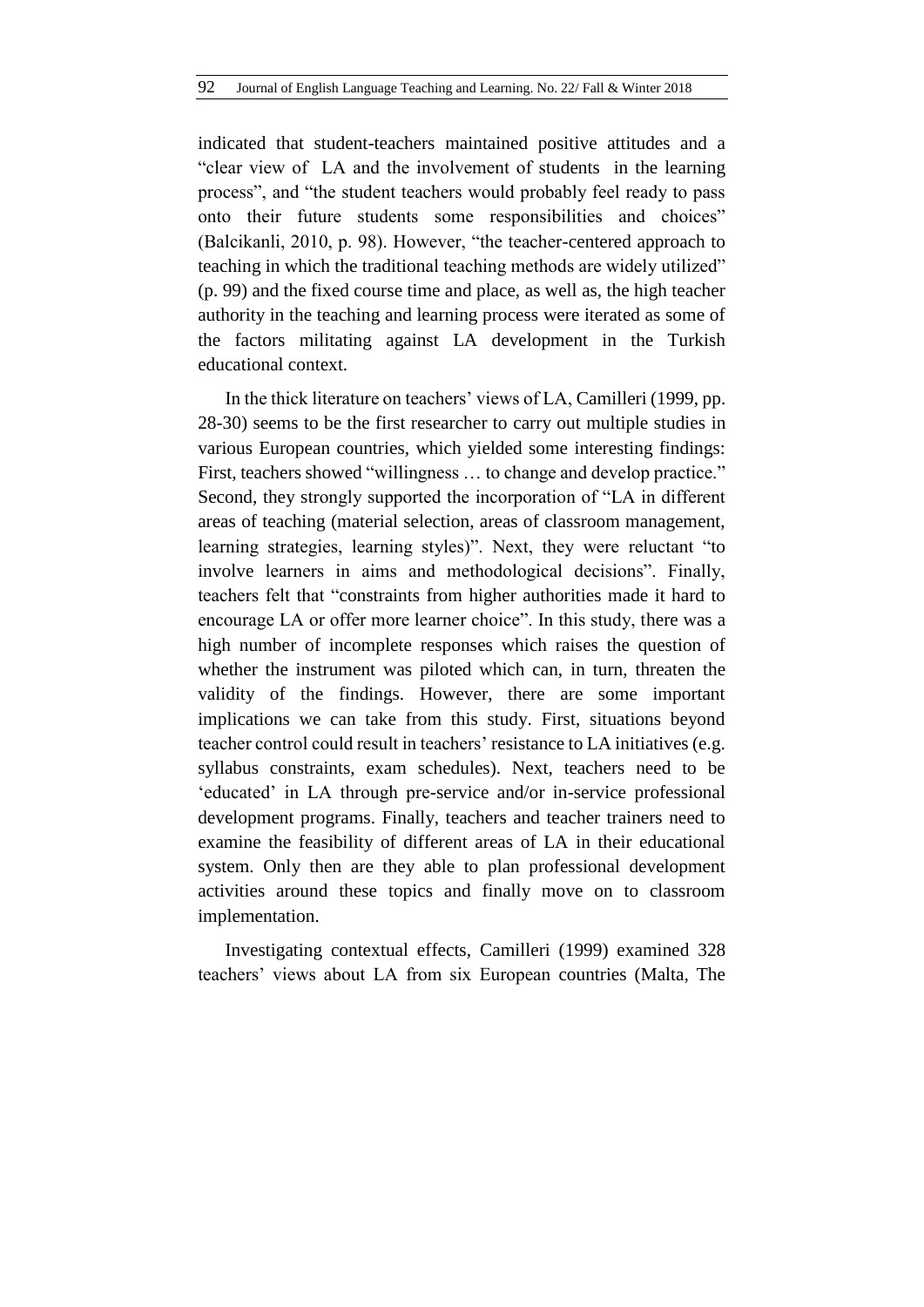Netherlands, Belorussia, Poland, Estonia, and Slovenia). A replication of the same study was carried out (Camilleri, 2007) with 48 informants in Malta. Some other examples are the studies reported on in the edited title "Learner Autonomy across Cultures" by Smith and Palfreyman (2003). Manzano Vazquez (2016) report on many studies carried out in Western contexts such as Breen, Candlin, Dam, and Gabrielsen., (1990) in Denmark, Galiniene (1999) in Lithuania, Gatt (1999) in Malta, Jimenez Raya (2011, 2013) in Spain, Jimenez Raya and Vieira (2015), and Ushioda, Smith, Mann, and Brown (2011) in the UK. Scholars such as Benson (2011), Little (1991), Nunan (1997), Oxford (2003) have proposed models of LA based on their own readings of LA within a western setting. They were all initiated or carried out in a western context.

Given that the majority of the studies on LA have been conducted in western cultural contexts, such that the available models of LA are largely constructed following a western understanding of the concept, one can easily recognize the need for a local investigation of the concept. This is not to say that no studies have been carried out in an Eastern context. Contrarily, researchers such as Balcikanli (2010) examined 112 student teachers' views in a Turkish context, Al-Shaqsi (2009, as cited in Borg & Al-Busaidi, 2012) investigated 120 teachers' conception of LA in Oman, and Lee (2010) investigated 163 informants' views in a Japanese context. Among all the studies carried out in Asian settings, almost no one has endeavored to develop a model for LA.

To conclude, this review indicates a need for more research into contextual factors which could be conducive or debilitative to LA promotion. One of the key players in each teaching-learning context is the teacher. Therefore, exposing teachers' conceptions in this area and their variation and similarities across such factors as "age, gender, cultural context and setting" is an important gap (Benson, 2006, P. 34) this study is going to fill. In other words, modeling teachers' mindsets becomes indispensable if one wants to promote LA. How middleeastern EFL teachers conceive autonomy in the unique Iranian setting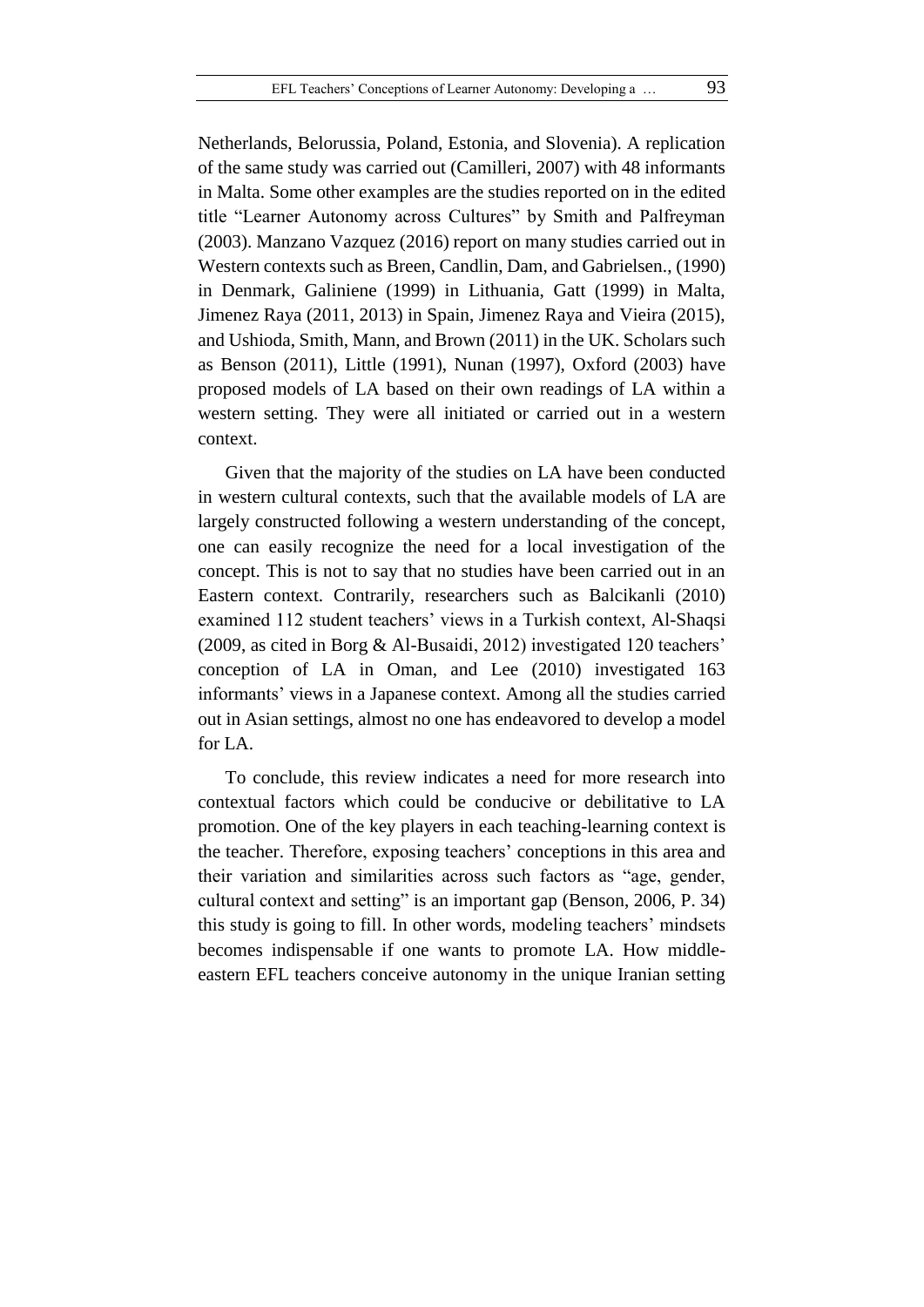is yet to be known. Mindful of this, the researchers tried to unveil EFL teachers' conceptions of LA, as a specific domain of inquiry, by posing the following questions whose results and implications will be further discussed toward the end of the report.

- 1. What 'LA' means to English language teachers in Iran?
	- 1a. To what extent, according to the teachers, can LA contribute to foreign language learning?
	- 1b. How desirable and feasible did teachers feel it was to promote LA?
	- 1c. To what extent did teachers feel their learners were autonomous?
	- 1d. To what extent did teachers say they actually promote LA?
- 2. What challenges did teachers face in helping their learners become more autonomous?
- 3. How are various factors (if any) contributing to LA development weighted in the Iranian context?
- 4. How could these beliefs be facilitative or debilitative to the development of LA?

### **Method**

### **Participants**

This study comprised of multiple phases including questionnaire development, the nationwide survey, narrative inquiry and the interviews. Each of these phases had its own participants with their sometimes-distinct characteristics.

### **Participants and sampling for the initial interview phase**

The informants in the interview phase were high school teachers from the two cities of Bukan, and Mahabad in Iran from different education levels, ages, genders, and educational backgrounds. This group was chosen for accessibility reasons. The interview participants included 7 EFL teachers (see Table 1). Only after data saturation was reached was this number determined.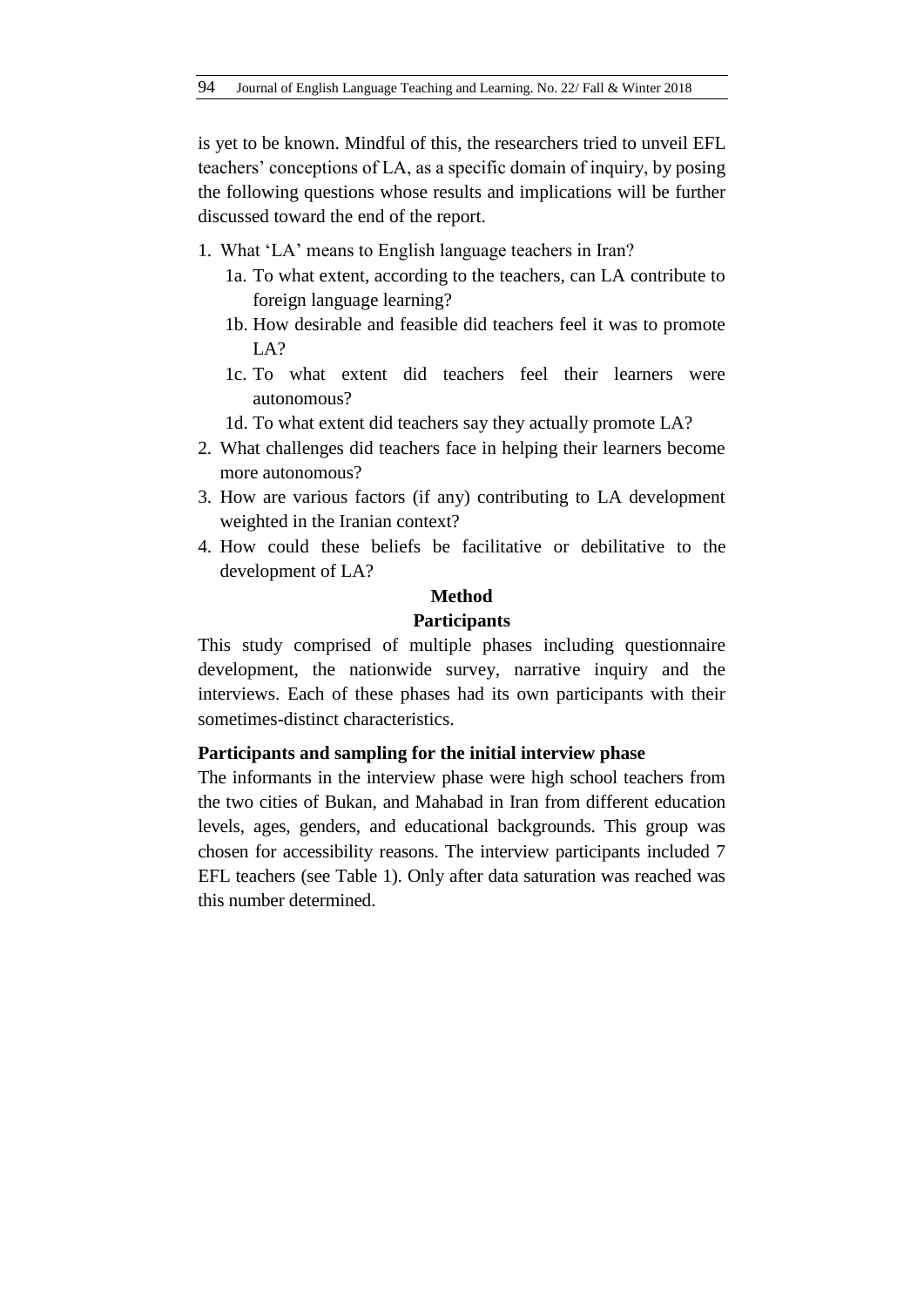Table 1. *The descriptive statistics of the interviewees based on their level of teaching, i.e. junior or senior high school, their gender, academic degree, years of experience.*

|                     |                    | Frequency                                                                                                                                                                                                                                                                                                                                                                                                   |
|---------------------|--------------------|-------------------------------------------------------------------------------------------------------------------------------------------------------------------------------------------------------------------------------------------------------------------------------------------------------------------------------------------------------------------------------------------------------------|
|                     |                    | <b>EFL</b>                                                                                                                                                                                                                                                                                                                                                                                                  |
| Level of Teaching   | Junior high school | 4                                                                                                                                                                                                                                                                                                                                                                                                           |
|                     | Senior High school | 3                                                                                                                                                                                                                                                                                                                                                                                                           |
| Gender              | Male               | 4                                                                                                                                                                                                                                                                                                                                                                                                           |
|                     | Female             | 3                                                                                                                                                                                                                                                                                                                                                                                                           |
| Academic Degree     | Associate          |                                                                                                                                                                                                                                                                                                                                                                                                             |
|                     | BA                 | $\overline{c}$                                                                                                                                                                                                                                                                                                                                                                                              |
|                     | MA                 | 4                                                                                                                                                                                                                                                                                                                                                                                                           |
|                     | PhD                | 0                                                                                                                                                                                                                                                                                                                                                                                                           |
| Years of Experience | $1-5$              |                                                                                                                                                                                                                                                                                                                                                                                                             |
|                     | $6 - 11$           |                                                                                                                                                                                                                                                                                                                                                                                                             |
|                     | $12 - 17$          | $\mathfrak{D}_{1}^{(1)} = \mathfrak{D}_{2}^{(1)} = \mathfrak{D}_{2}^{(1)} = \mathfrak{D}_{2}^{(1)} = \mathfrak{D}_{2}^{(1)} = \mathfrak{D}_{2}^{(1)} = \mathfrak{D}_{2}^{(1)} = \mathfrak{D}_{2}^{(1)} = \mathfrak{D}_{2}^{(1)} = \mathfrak{D}_{2}^{(1)} = \mathfrak{D}_{2}^{(1)} = \mathfrak{D}_{2}^{(1)} = \mathfrak{D}_{2}^{(1)} = \mathfrak{D}_{2}^{(1)} = \mathfrak{D}_{2}^{(1)} = \mathfrak{D}_{2}^{$ |
|                     | 18-23              |                                                                                                                                                                                                                                                                                                                                                                                                             |
|                     | 24                 | $\overline{c}$                                                                                                                                                                                                                                                                                                                                                                                              |
| Total               |                    | 7                                                                                                                                                                                                                                                                                                                                                                                                           |

# **Participants and sampling for the large-scale-survey**

As for the second data collection method, the researchers opted for snowball/chain, or network sampling to get access to the potential participants. The participants for the nationwide survey comprised of 585 EFL Iranian teachers from different age groups, genders, language proficiency levels, cities, and provinces, holding different academic degrees. The reason for doing so was to accomplish diversity and hence the generalizability of the findings (see Table 2)

Table 2. *The descriptive statistics of the EFL vs. non-EFL participants based on their level of teaching, i.e. junior or senior high school, their gender, academic degree, years of experience.*

|                   |                    | Frequency<br>Percentage |       |       |
|-------------------|--------------------|-------------------------|-------|-------|
|                   |                    | EFL                     | EFL   | Total |
| Level of Teaching | Junior high school | 283                     | 56.48 | 100   |
|                   | Senior High school | 302                     | 61.75 | 100   |
| Gender            | Male               | 311                     | 57.38 | 100   |
|                   | Female             | 274                     | 61.16 | 100   |
| Academic Degree   | associate          | 78                      | 59.09 | 100   |
|                   | BA                 | 241                     | 56.97 | 100   |
|                   | MA                 | 212                     | 62.35 | 100   |
|                   | PhD                | 54                      | 56.84 | 100   |
| Years of          | $1-5$              | 101                     | 72.66 | 100   |
| Experience        | $6 - 11$           | 106                     | 60.22 | 100   |
|                   | $12 - 17$          | 168                     | 50.75 | 100   |
|                   | 18-23              | 121                     | 57.07 | 100   |
|                   | 24                 | 89                      | 67.42 | 100   |
| Sub-total         |                    | 585                     | 59.09 | 100   |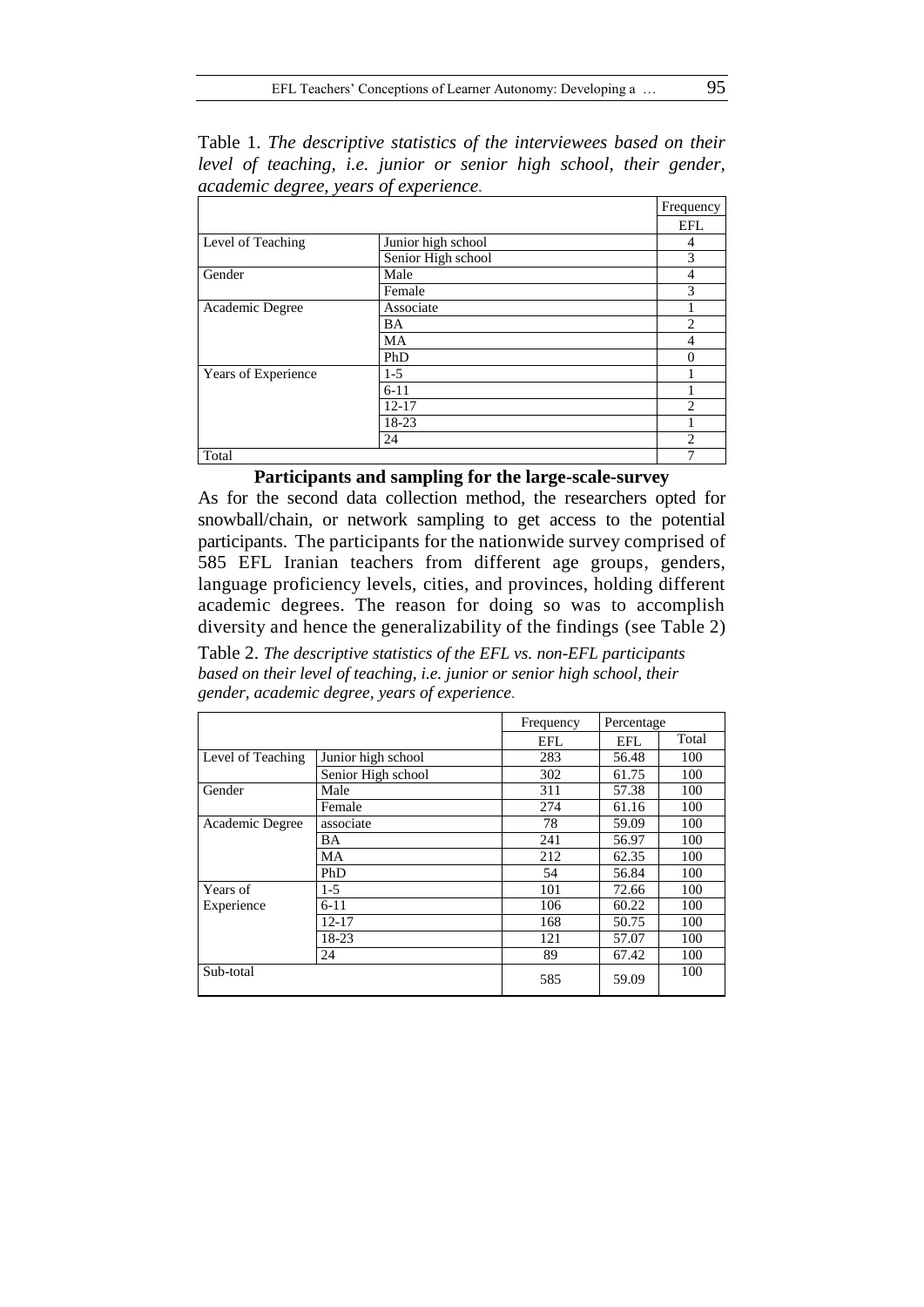# **Participants and sampling for the narrative analysis and the second interview phase**

The final group of the participants comprised of two teachers selected by the researchers based on their comments in the first interview phase, those who strongly agreed or strongly disagreed with LA which is technically referred to as negative case analysis (Ary et al., 2010), and who were also willing to provide the researchers with narratives of their experiences. Furthermore, following the questionnaire analysis, there was another round of interviews, i.e. online interviews, with five of the teachers who had expressed in the questionnaires administered that they were strongly for or against LA promotion.

### **Instruments**

### **Semi-Structured Focus Group Interviews**

In the current study, the interviews were held in 2 groups, one 3 and the other 4 strong, in two separate sessions lasting about twenty and thirtyfive minutes, respectively. The items of the interviews were extracted from the literature (Borg & Al-Busaidi, 2012; Chan, 2003; Lamb & Reinders, 2008), but they were tentative and open to change. That is, as the title reads, the interviews were semi-structured; thus, there were at times additions to the questions as each focus group interview unfolded. The reason why the interviews were not conducted individually was that "individual attitudes, beliefs, and choices of action do not form in a vacuum" (Ary et al., 2010, p. 439). By listening to others, the participants were helped to form ideas and at the same time, the researchers could become aware of any possible interactions of ideas. Moreover, by carrying out the interviews in focus groups, the researchers tried to keep the interviews more socially-oriented as well as remaining more economical with time and money. Focus group interviews also put the researcher in a better position to further probe into some ambiguities of the interactions that arose during the interview whose analysis would have been impossible with a one-on-one interview.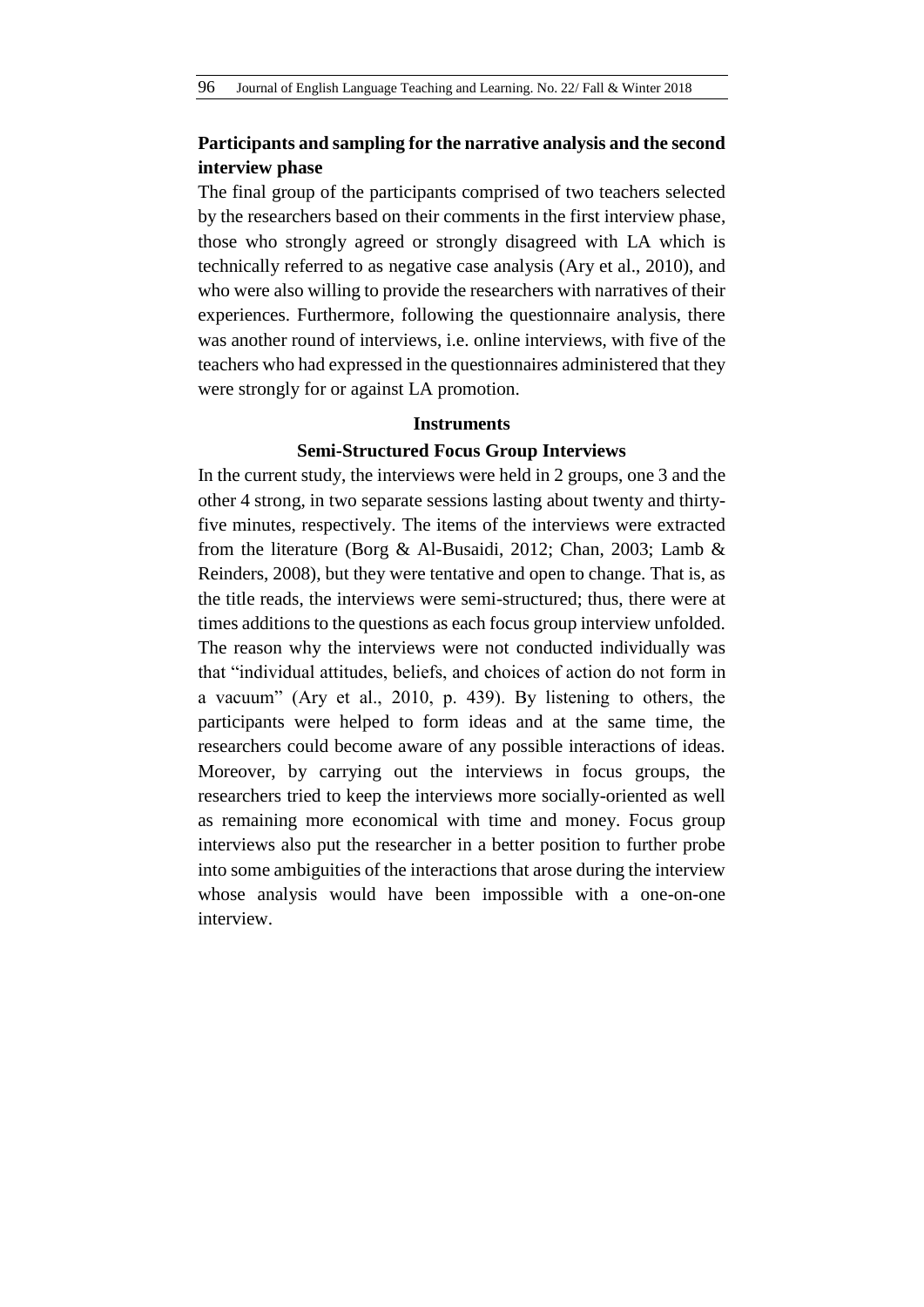### **Narrative inquiry**

Employing this tool, the researchers chose two of the participants who had sat for the interviews and were strongly for or against LA promotion, and asked them to elaborate on episodes of their conception/experience(s) of LA. These recounts were recorded. The recorded recounts were transcribed taking care of the nuances of meaning noted by the researchers such as stressing a word or phrase by a certain interviewee. The transcriptions were rechecked with each individual to make sure nothing was missing from their stories. Then, the researchers, following Polkinghorne's (1995) guidance on thematic analysis went through the stories, looking for the major elements of time, place, plot, scene, and themes. The stories were retold by the researchers, minding the sequence, setting, characters, actions, problems, and resolutions. Finally, the retold story and its accuracy were validated with the individual who originally had told the story by inviting them to go through the retold story and to cross out anything in the story which they did not mean to but was inferred and thus added by the researchers.

## **A researcher developed questionnaire**

Since the responses to the questionnaire were going to constitute one of the major sources of data for this study, a number of professional and academic measures were taken to develop a reliable instrument. The review of existing instruments and scales revealed that the ready-made instruments were not viable for use in the current study because of the distinct design and research questions formulated. On the other hand, the questionnaire developed and validated in this study adds to the innovative aspect of this research making it distinct from other studies that simply adopted ready-made questionnaires.

As Dörnyei (2010) puts it "developing a questionnaire is a stepwise process, and the quality of the final instrument depends on the cumulative quality of each sub-process" (p. 111). To that end, the researchers took a number of steps (see Figure 1) to construct a reliable and valid questionnaire based on the guidelines proposed by Brown (2001), and Dörnyei (2010).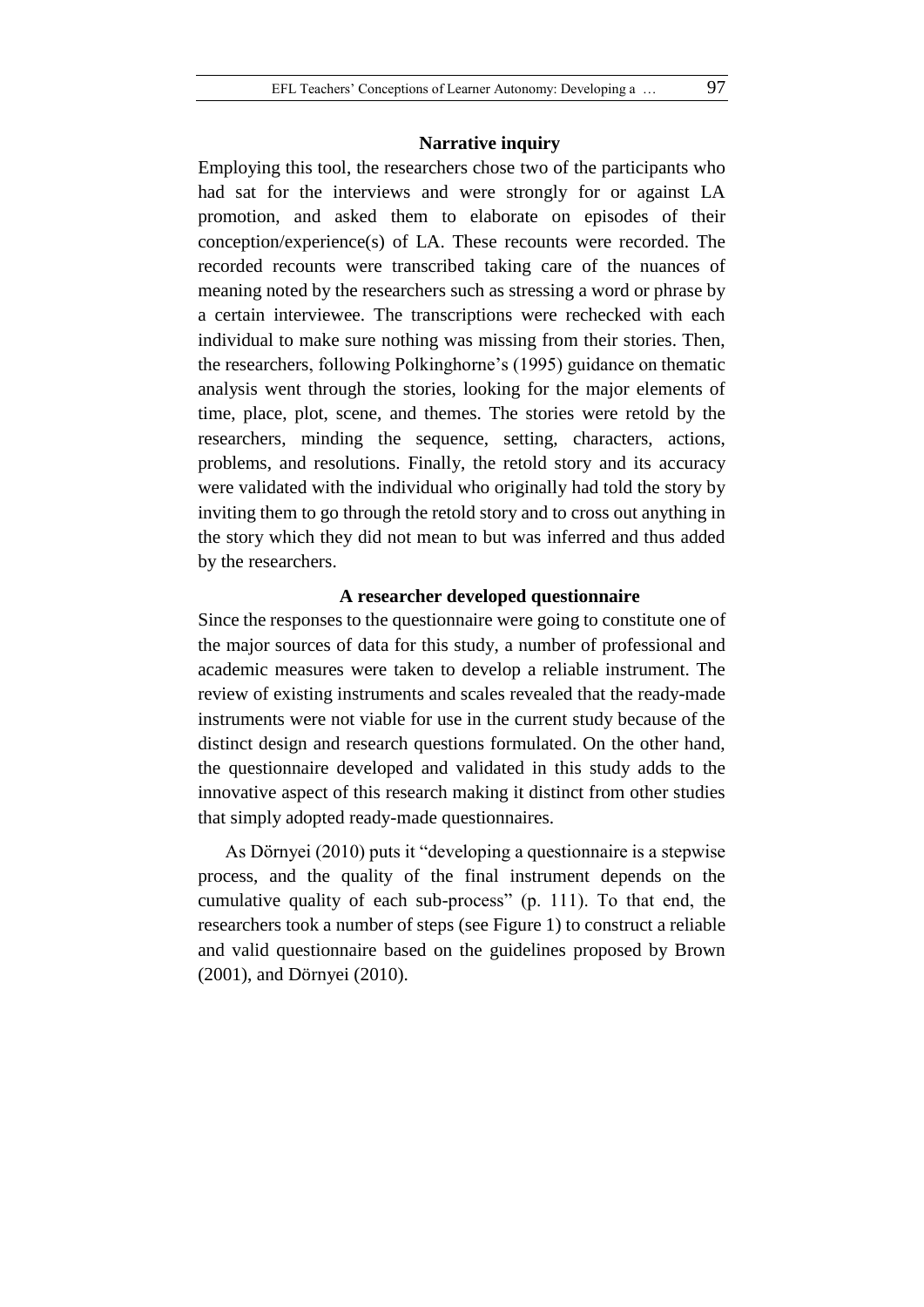| • Literature review                  |
|--------------------------------------|
| • Content selection                  |
| • Item accumulation and generation   |
| • Expert Opinion                     |
| • Designing the Rating Scales        |
| • Designing the Personal Information |
| • Designing the Instructions         |
| • Item Translation and Revision      |
| • Initial Piloting and Item Analysis |
| • Reliability Index                  |
| • Validation                         |
| • The Whole Questionnaire            |
|                                      |

**Figure 1.** Questionnaire development and validation steps (Brown, 2001; Dörnyei, 2010)

## **Data Collection Procedure**

At the outset of the study, the participants were briefed on the aims and objectives of the project. Some semi-structured interviews were held with the participants, based on whose data, two of the participants were asked to provide the researchers with an oral narrative of their experiences of LA and through a thorough analysis of the literature and the collected data, a questionnaire was developed. The questionnaire was made online and whereby administered to the target participants. Following the questionnaire administration, another set of interviews were held with the outliers, i.e. those participants who were at the two extreme poles of the spectrum with regard to their conceptions of LA were interviewed. The results of the questionnaire administrations, the two sets of interviews, as well as the narrative inquiry, were qualitatively as well as quantitatively analyzed to see what the participants' conceptions of LA were. However, it is worth mentioning that all data collection procedures were conducted in Persian because the participants were not at the same level of English language proficiency. However, later the results were rendered, double- and crossed-checked, and finally publicized in English. Furthermore, to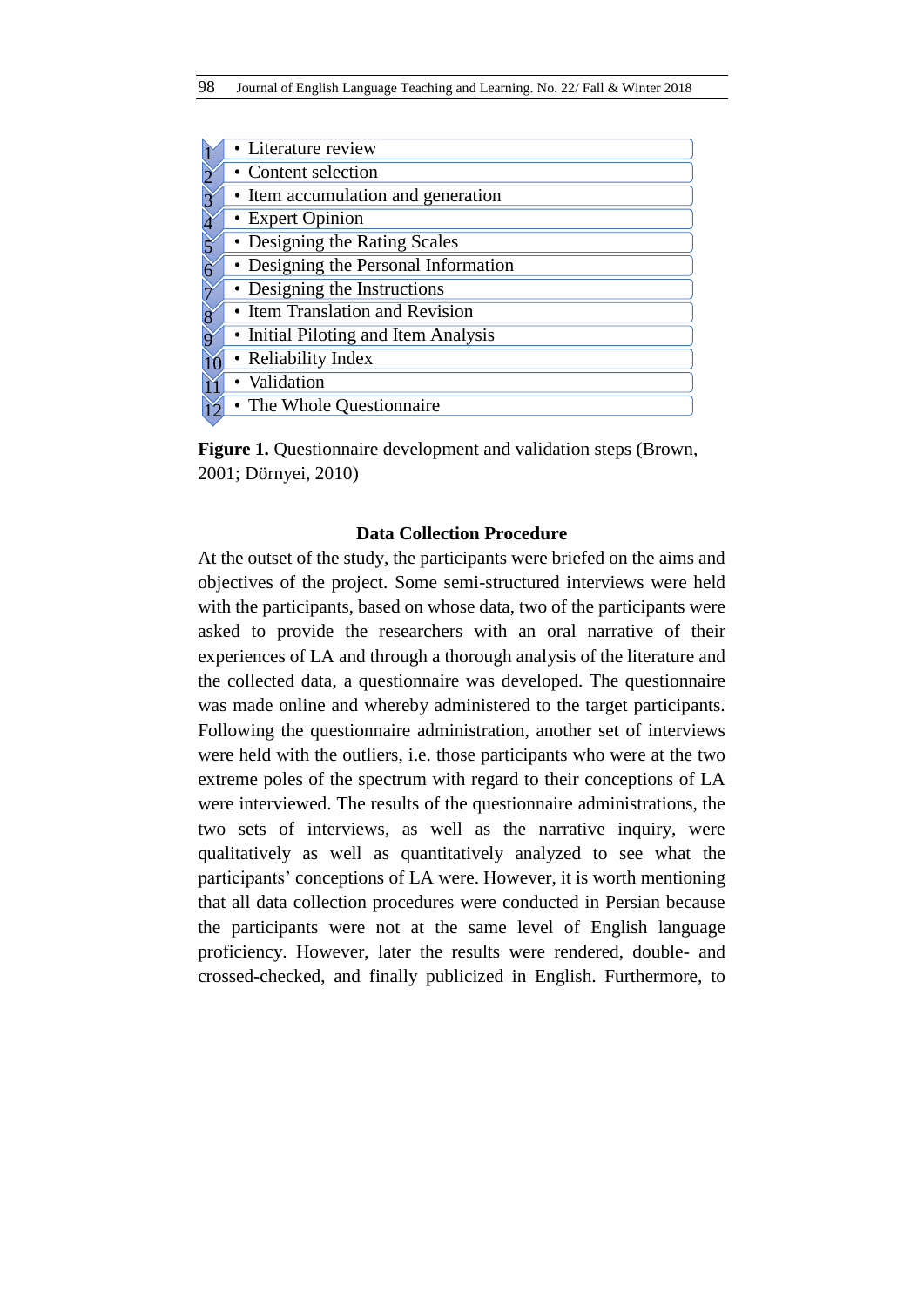make the study rigorous, the researchers took a number of measures including *data* and *methods triangulation, investigator triangulation* (inter- and intra-coder reliability) *thick*, and *rich description* as well as *participant feedback* (Ary et al., 2010).

## **Data Analysis Procedure**

The data collected through the interviews were transcribed, translated, and double-checked for any possible data loss, and then organized. That is, the researchers, following Dornyei's (2007) advice, read and reread the transcriptions to get familiar enough with the data. What followed that phase was data reduction and provisional coding, which, in turn, was followed by categorizing and interpreting. Put more simply, in these two phases, the researchers actually counted and grouped the instances of words and phrases of meaning which could fall into specific categories. However, these categorizations, as Ary et al. (2010) have warned, were tentative at the outset, thus, open to change as the study unfolded. That is, some of them, which were thought to be different at the outset of the study by the researchers, were later on, i.e. after expert feedback was received, merged into a more general category and subsumed under a new and general label. This whole process of provisional coding, categorizing and theme development was not linear rather conversely it was what Creswell (2007, as cited in Ary et al., 2010) calls "spiral" or what Dornyei (2007, p. 243) calls "iterative". Next was the analysis of the narratives. The stories told by the teachers were analyzed and interpreted by the researchers to see how LA was framed and formed in the minds of these participants by looking for such things as epiphanies. In other words, the narrative analysis phase was an iterative process whereby data analysis was ongoing in tandem with data collection.

Following Polkinghorne's (1995) guidance, the researchers utilized the oral reports of the participants to produce each narrative by focusing on the "uniqueness of the individual case" for "an understanding of its idiosyncrasy and particular complexity" (p.15). All the critical incidents or events the informants found influential in how they saw LA promotion in their teaching practices over the years were collected in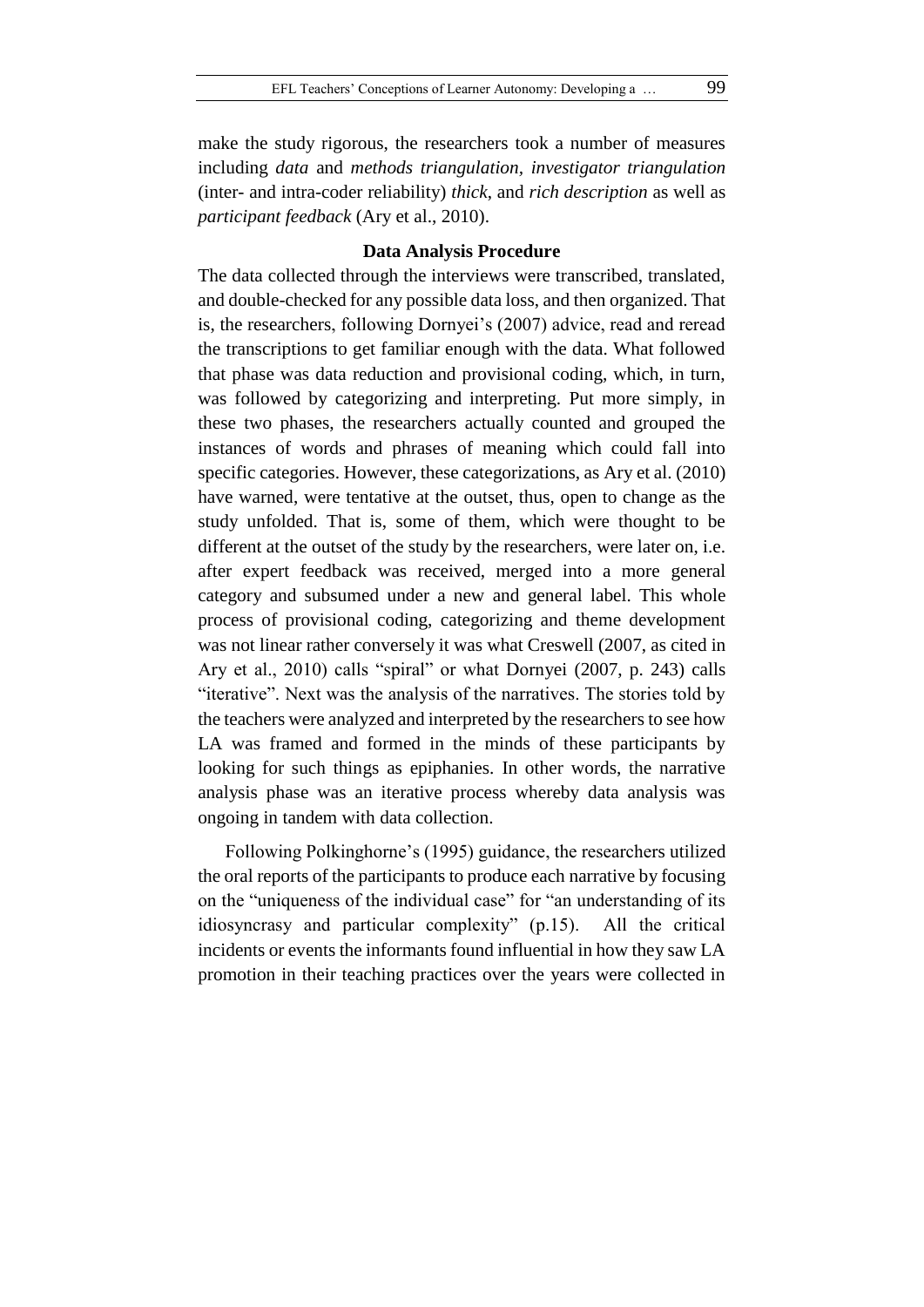one file. When reconstructing their stories, the researchers intended to uncover how the participants dealt with LA promotion in the classes over time. In other words, the participants' stories were "narratives of explanation" (Polkinghorne, 1988). The researchers tried to make it clear how each event was significant to each participant by drawing on their past events and putting them together into a whole account.

As Ary et.al (2010, p. 362) pointed out, "researchers use factor analysis to determine the characteristics or underlying structure of a measuring instrument such as a measure of intelligence, personality, or attitudes." Therefore, following these phases of data analysis came the analysis of the questionnaire data through factor analysis.

Finally, the content of the second set of interviews was thematically analyzed to dwell further into the issue at hand and help come up with any further modifications in the conclusions, i.e. to see whether they were confirming, contradicting or adding to the existing themes developed after analyzing the first round of interviews.

### **Results and Discussions**

The first section of the questionnaire as well as the first two items of the interviews were to yield an answer to the first research questions, i.e. a definition of LA. When the interviews were held and the questionnaire was administered, results indicate that the respondents were rather widely dispersed with their definitions of the LA. That is, many of the participants held the misconceptions that LA means learning in the absence of the teacher or that it was a teaching methodology. Little (1991) addressed this misconception, explaining that autonomy is not synonymous with self-instruction nor is it a teaching methodology. That is, it does not entail an abdication of responsibility on the part of the teacher nor is it a method of teaching; quite conversely, LA development depends crucially on the initiatives the teacher implements.

In other words, the majority of the informants found LA promotion to be desirable yet not feasible. They seemed not to consider their learners as legitimate decision-makers. And finally, they may not actually have taught the way they said they had done. These might be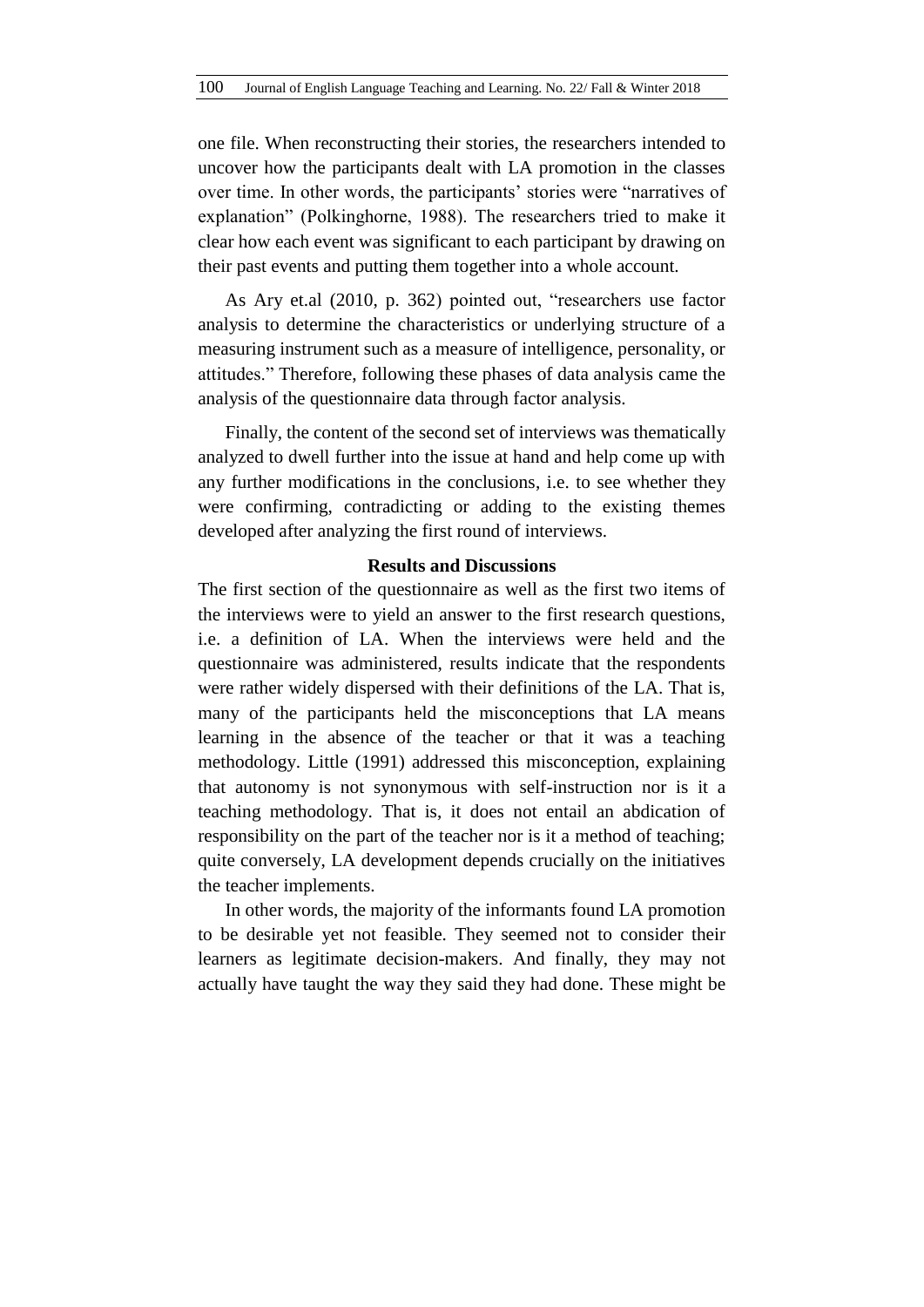traced back to their lack of knowledge of the concept and its implementation, which is what Kumaravadivelu (2012) refers to as professional knowledge. They seemed to feel more comfortable with how they had once been taught and tried not to take risks trying new approaches out. However much provisional these answers might be, there seems to be some truth value to them. By no means does this deny the need for further research to tap further into any of the abovementioned possibilities.

The second research question guiding the current research was the possible challenges the participants faced in helping their learners become autonomous. In other words, teachers' conceptions about constraints they faced when fostering LA in their teaching contexts were examined in the second research question. Analyzing the responses across the six items of the questionnaire, which were set up to field the second question, one can see some variability. That is, approximately 61.2% of teachers agreed (52% agreed & 9.2% strongly agreed) that autonomy is only achieved by certain learners, which may indicate teachers' lack of understanding of the construct of LA. This was largely substantiated by the results of the narratives and interviews. Interestingly this result is broadly consistent with the overall result on the next section of the questionnaire, i.e. the section tapping into the teachers' attitudes toward their students' abilities in learning autonomously where almost 63% of the respondents either strongly disagreed or disagreed that their students had the ability to act autonomously. (27.35% strongly disagreed & 35.58% disagreed). Teachers' responses across the remaining five items of the subscale fell within a range of 44.1% to 76.3% agreement with the statements. Specifically, approximately 44% of teachers agreed (35.7% agreed & 8.4% strongly agreed) that the teachers' low level of knowledge about LA was a constraint to fostering LA; approximately 60% (43.9% agreed & 16.6% strongly agreed) believed that low level of technology application hinders fostering LA; 66% (49.9% agreed & 16.6% strongly agreed) thought that the centralized educational governmental policy was the main hindrance to fostering LA in Iran; a sizeable 75.9% (64.3% agreed & 11.6% strongly agreed) indicated that they believed poor access to references on how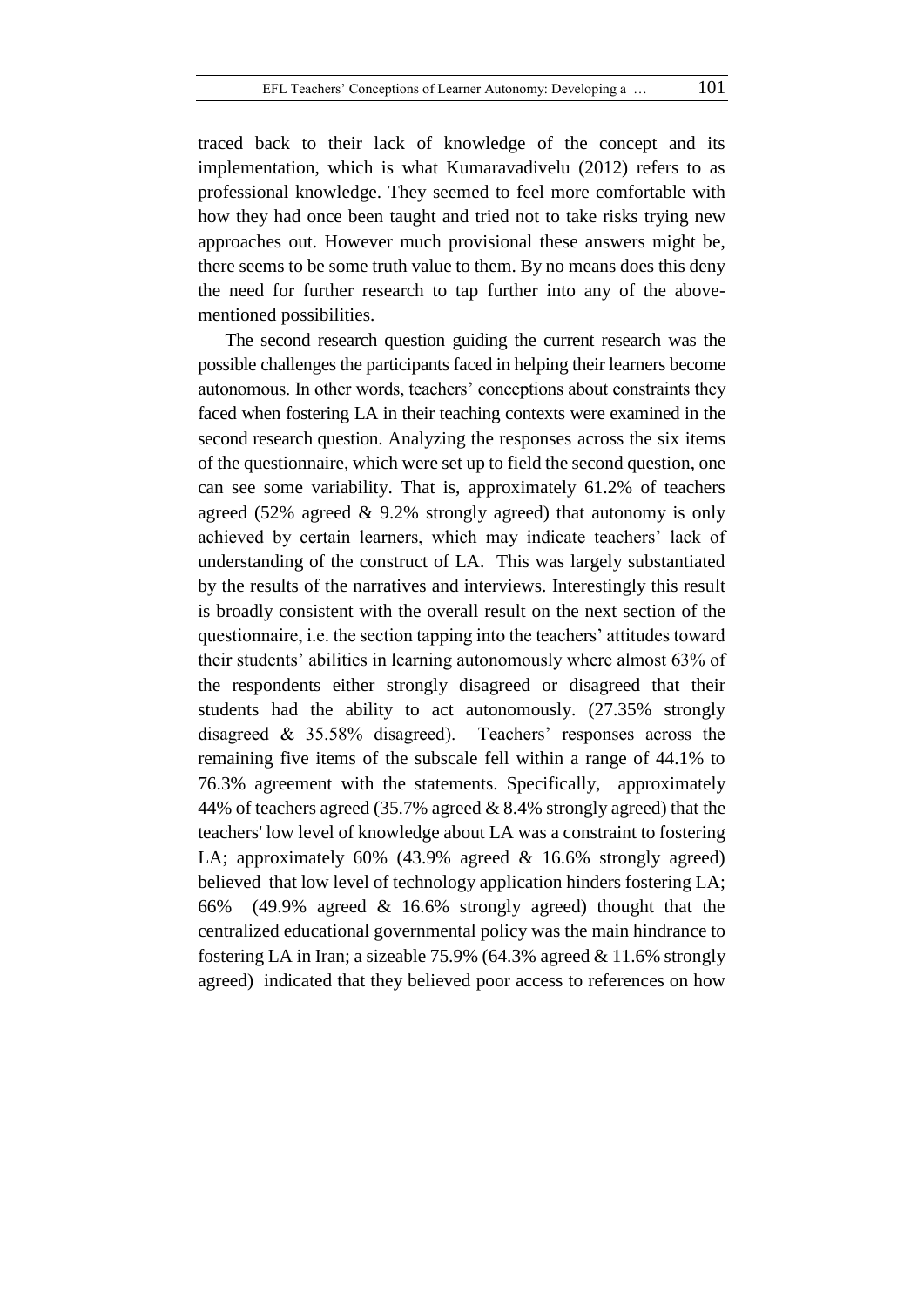to foster autonomy was a constraint; and finally an overwhelming 76.3% agreed (57.8% agreed & 18.5% strongly agreed) that classroom limitations are barriers to the development of LA in Iran (see Table 3)

Table 3. *The EFL participants' beliefs about constraints to LA promotion in frequencies and percentages*

|                                                                                                            |                                                                                   | constraints           |                       |              |                       |
|------------------------------------------------------------------------------------------------------------|-----------------------------------------------------------------------------------|-----------------------|-----------------------|--------------|-----------------------|
| <b>Section 4:</b> What <b>constraints</b> have you faced<br>when fostering LA in your educational context? |                                                                                   | Strongly<br>disagree  | disagree              | agree        | <b>Strongly agree</b> |
| Poor access to references on how to foster                                                                 |                                                                                   | 92                    | 49                    | 376          | 68                    |
| 1.                                                                                                         | autonomy                                                                          | 15.7<br>$\%$          | 8.4%                  | 64.3%        | 11.6<br>$\frac{0}{0}$ |
|                                                                                                            | Learner autonomy is only achieved by certain<br>learners.                         | 48                    | 179                   | 304          | 54                    |
|                                                                                                            |                                                                                   | 8.2%                  | 30.6<br>$\%$          | 52.0<br>$\%$ | 9.2%                  |
|                                                                                                            | Low level of technology application hinders<br>fostering LA                       | 104                   | 127                   | 257          | 97                    |
| 3.                                                                                                         |                                                                                   | 17.8<br>$\frac{0}{0}$ | 21.7<br>$\frac{0}{0}$ |              | 43.9% 16.6%           |
|                                                                                                            | Classroom limitations are barriers to the                                         | 26                    | 113                   | 338          | 108                   |
| 4.                                                                                                         | development of LA in Iran.                                                        | 4.4%                  | 19.3<br>$\%$          |              | 57.8% 18.5%           |
| 5.                                                                                                         | Governmental educational policy is the main<br>constraint of fostering LA in Iran | 51                    | 145                   | 292          | 97                    |
|                                                                                                            |                                                                                   | 8.7%                  | 24.8<br>$\%$          | 49.9<br>$\%$ | 16.6<br>$\%$          |
| 6.                                                                                                         | The teachers' low level of knowledge about LA<br>is a constraint to fostering LA. | 59                    | 268                   | 209          | 49                    |
|                                                                                                            |                                                                                   | 10.1                  | 45.8                  | 35.7         | 8.4%                  |
|                                                                                                            |                                                                                   | $\%$                  | $\%$                  | $\%$         |                       |
| <b>7.</b> Overall attitudes toward constraints                                                             |                                                                                   | 10.81                 | 25.1                  | 50.6         | 13.48                 |
|                                                                                                            |                                                                                   | 35.91%                |                       | 64.08%       |                       |
|                                                                                                            |                                                                                   | negative              |                       | positive     |                       |
|                                                                                                            |                                                                                   |                       |                       |              |                       |

Of particular interest in this third subscale of the survey are the results that a substantial proportion of respondents, i.e. about 61.2% (52% agreed and 9.2% strongly agreed, see Table 4.1.), indicated that they believed only certain learners were able to achieve LA. However, they did not find their low level of knowledge about LA as a constraint to fostering LA, i.e.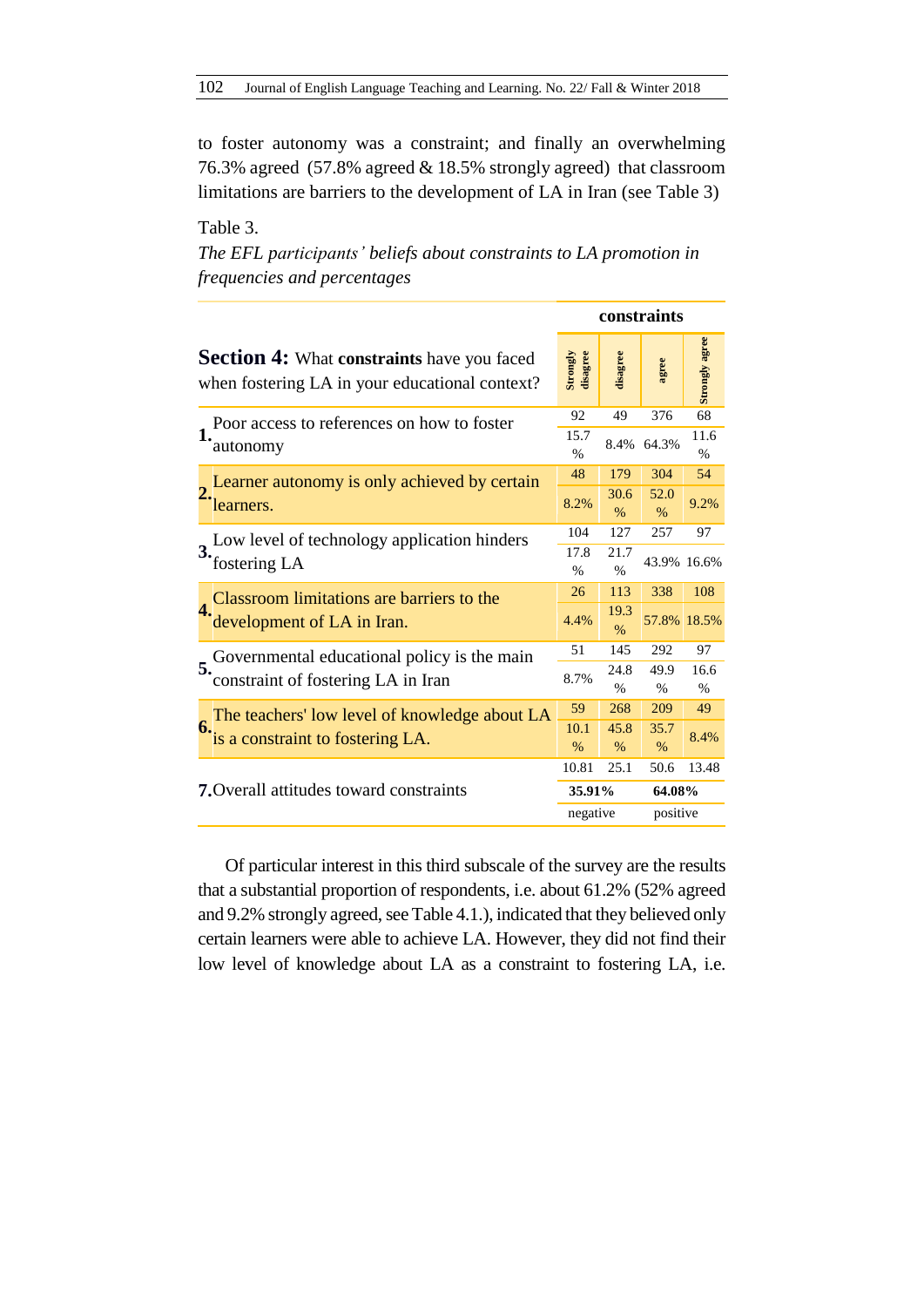55.9% (see Table 3) had a negative view whereas 44.1 had acknowledged their lack of knowledge of LA development. It is interesting that as previously mentioned, the results of the interview and narrative analyses indicated a degree of uncertainty and conflict among the respondents over what was required of them to help develop more autonomous learners, what their roles as teachers should be and finally what abilities they contend their students had with regard to LA promotion.

This is in line with what Nguyen, Tangen, and Beutel (2014, p. 208) found in the Vietnamese context. That is, their study revealed that "there was a lack of understanding by the participants about the concept of LA, which may have been due in part to the complexities of the construct". In the current study, the participants did not have a clear idea of the concept of the LA. This calls for action on the part of both policy makers and teacher educators to help teachers improve their understanding of the concept by running in-service developmental programs or courses. This is understandable as these participants appear to act on their personal knowledge when approaching the new concept of LA. To borrow Kumaravadivelu's (2012) term, policy makers and teacher educators need to work on the professional knowledge of the teachers. Now that the first two research questions are analyzed and discussed, it is an opportune time to see how all those factors weigh in the Iranian context; hence, the third research question.

By posing the third research question, the researchers tried to understand how various factors contributing to LA are weighted in the Iranian context. However, it seems that adding up the data collected by various sections of the questionnaire and putting it under one single title is impossible because a cumulative score would not be meaningful. To put it another way, when high LA is sought, one might expect both highly positive and highly negative results across the sections, e.g., positive beliefs about students' desirability and negative beliefs about learner abilities can counterbalance the ratings, making the adding up virtually redundant. Moreover, since the respondents were asked to choose one cell for each definition provided, i.e. to choose more than one item, in this section of the questionnaire, the mere comparison of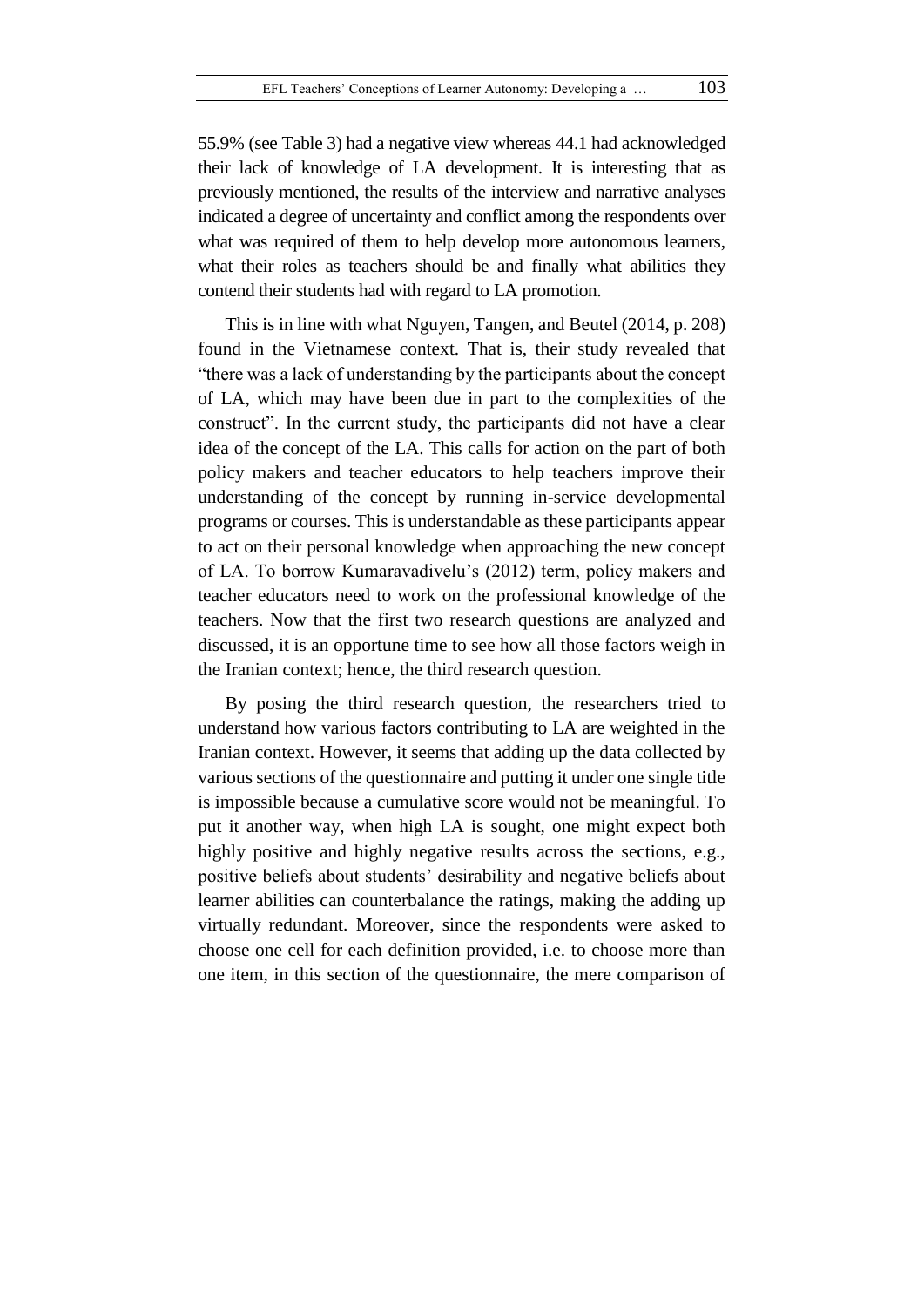percentages would be misleading. Thus, the researchers tried to run a number of factor analyses to see if there were any underlying factors explaining the the informants' views toward LA.

The KMO and Bartlett's Test results indicated that KMO measure was above 0.6, i.e. 0.762, 0.807, .0710, 0.822, and 0.601 for the definition, desirability, feasibility, constraints and abilities sections of the questionnaire, respectively, and that the Bartlett's test of sphericity was significant, i.e.  $p=00$  for all sections of the questionnaire. These two values indicated that there were some significant factors to be extracted from the data for those sections which in turn legitimated running factor analysis as a data analysis method.

Before presenting the output of the factor analysis, it is worth mentioning that in order to develop the model, a set of systematic and research-based steps were taken. Having reviewed the literature, the researchers pre-specified a number of components, encapsulating LA. So as to see to the credibility, transferability, trustworthiness, confirmability of these components, two important steps were taken, i.e. consulting some experts who have internationally published on LA and reviewing the literature. The correspondences with the experts and the literature review pivoted on the components of LA. Accordingly, a tentative list of components was formed based on these suggestions. As discussed previously, the list was further investigated through some interviews whose results were made into a questionnaire with five major sections: definition of autonomy, the desirability and feasibility of LA, the constraints on LA promotion, and the learners' abilities in developing LA.

Based on the results of all the factor analyses, five major sections were identified: definition of LA, limitations to LA promotion, students' abilities in LA development, LA promotion desirability and feasibility. In order to test the model, Structural Equation Modelling (SEM) was run, whose results showed Goodness of Fit  $(GFI) = 0.961$ and RMSEA= 0.00 which were both acceptable.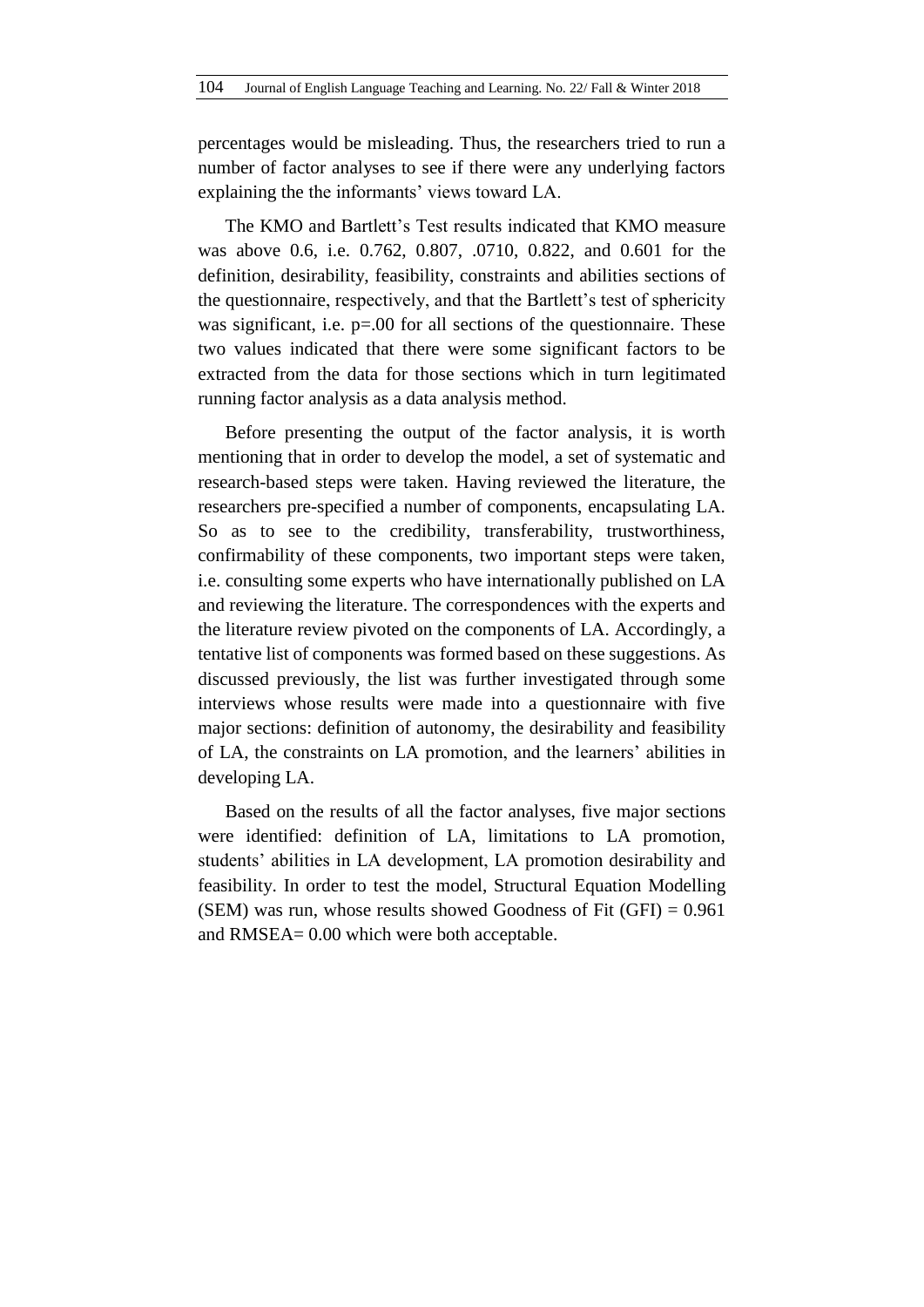As for the components, of the possible definitions and misconceptions that were extracted from the literature, the interviews, and the narratives, the participants found that LA is a capacity, which makes up the first cell of the model.

Analysis of the constraining factors indicated that LA was only achieved by certain students. It is partly driven by their definition of the concept. That is why when they were invited to comment on their students' abilities in different areas of LA development, the teachers maintained that their students were able to evaluate the course, decide the learning objectives and evaluate their learning.

Interestingly enough, these were further probed into rather indirectly, when the teachers were asked about the desirability and feasibility of student participation in certain decision-making acts. They checked "deciding the teaching methods used" and "the how of assessment" as most desirable and "deciding the topics discussed" and "the assessment methods used" as the most feasible aspects of LA promotion in their classes. All these components are framed into the provisional model for LA promotion in Iran. Figure 2 depicts them: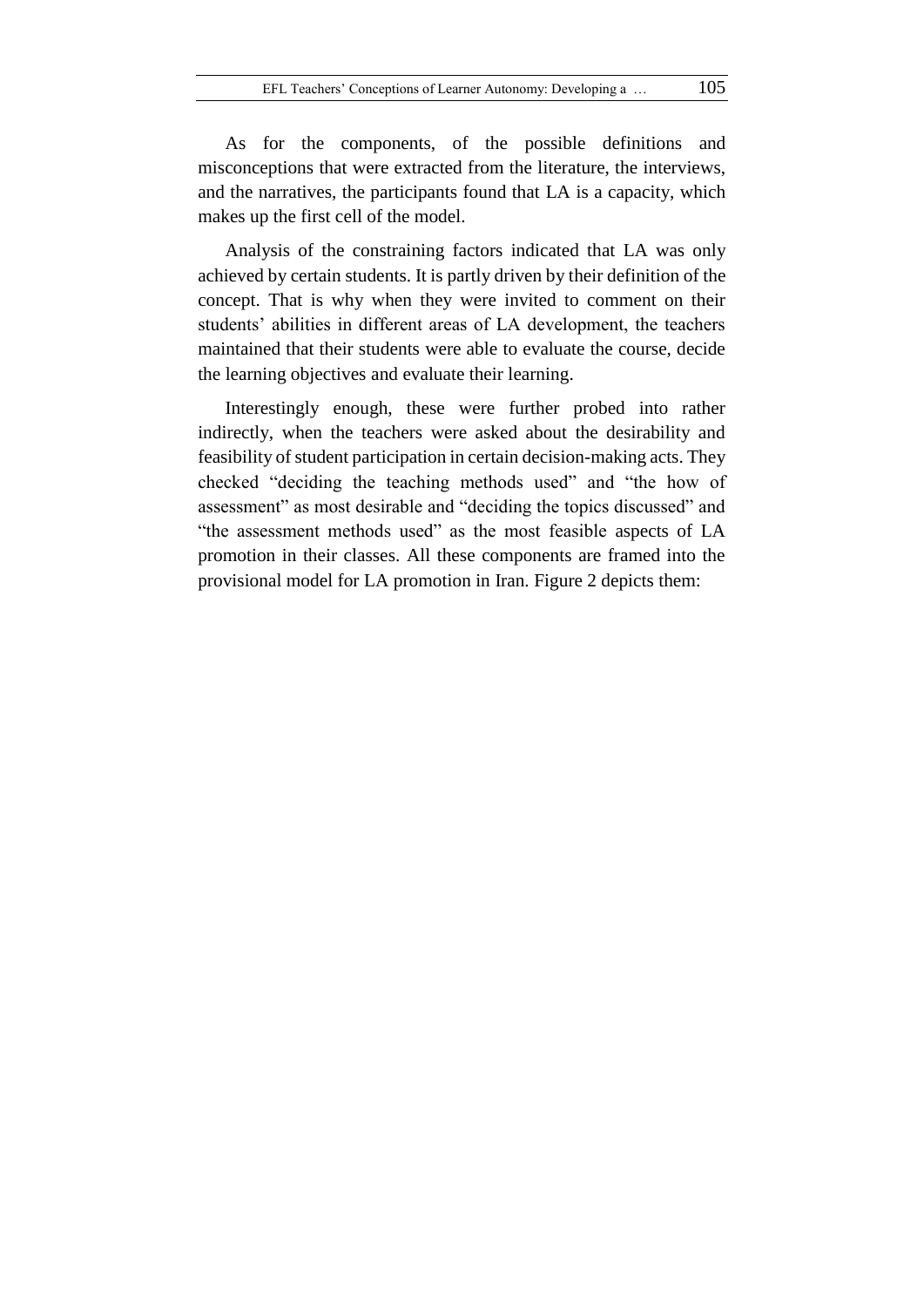

**Figure 2.** The tentative glocalized Learner Autonomy model

Finally, posing the last research question, the researchers tried to find an answer to how the beliefs indicated in the previous sections may be facilitative or debilitative to the development of LA. As discussed previously, so as to successfully foster LA, Iranian teachers should be made conscious of their roles and responsibilities and the fact that they need to move from a transition view of education to a transformationist's perspective. With this in mind, it becomes imperative that teachers be keen on changing themselves, and start to negotiate the syllabus with their students. That is, for such a change to come about, teachers need to involve the learner in the selection, modification, and adaptation of both the content and process of the learning material, which can be realized by the employment of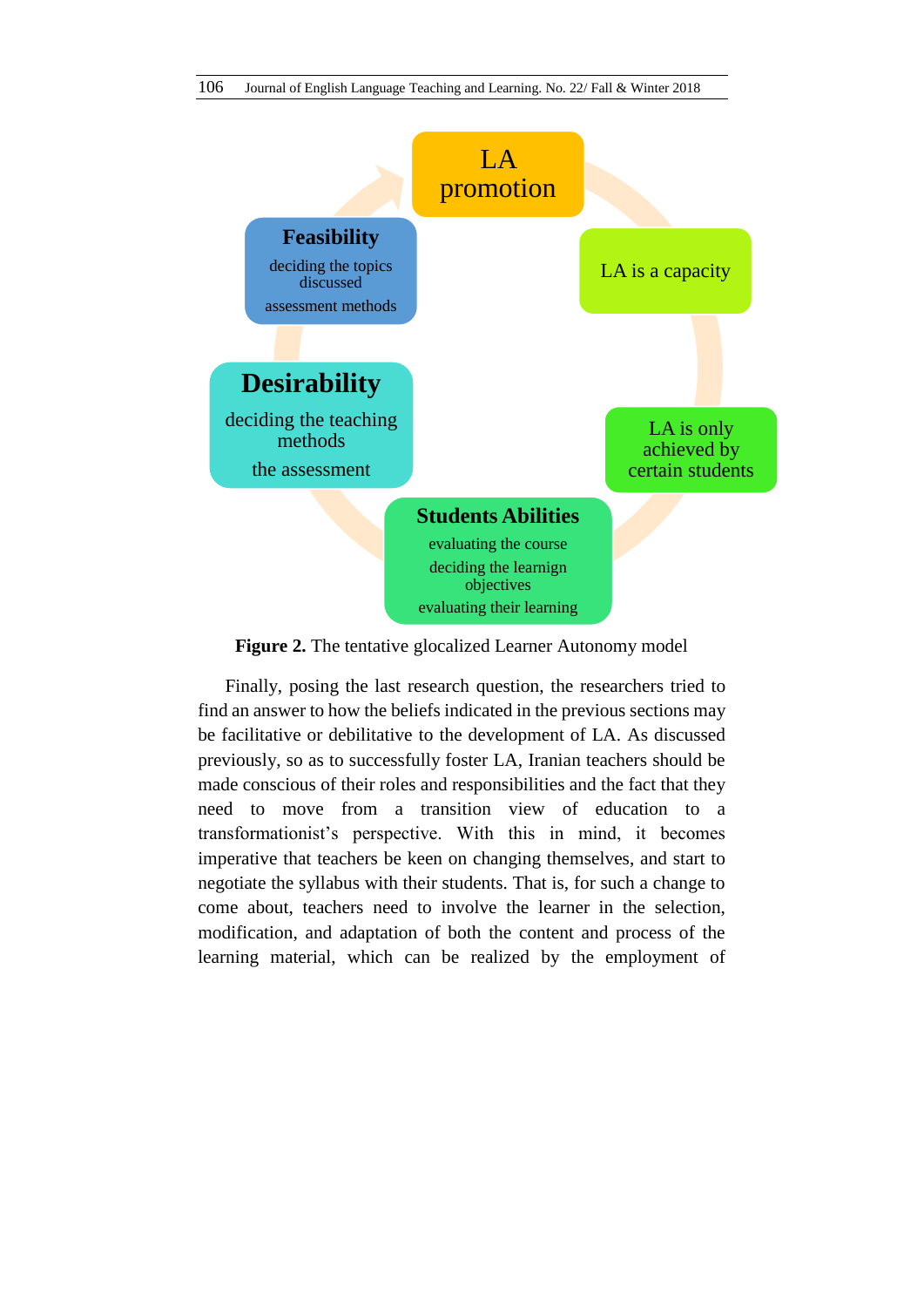subjective needs assessment instruments such as the one developed by Nunan (1997).

Additionally, the data from the narratives, the interviews, as well as the questionnaire clearly indicated that teachers did not demonstrate a clear understanding of LA so did not take it to be a significant factor in their teaching practices. This result concurs with what was found by several studies (e.g. Borg & Al-Busaidi, 2012; Mansour, 2013; Nguyen, et al., 2014; Zheng, 2013). For example, in the narrative analysis done with the data collected from the two informants, it can readily be deduced that they believed LA and self-instruction or self-study were synonymous. Consequently, they mentioned that in their practices, they did not need to promote LA since, to them, it was their students who were responsible for developing their own learning out of class. They also stated that they could only provide the students with self-study materials. One of the informants indicated that to foster LA in her context, the students should be provided with resources for self-study; however, it is interesting that despite describing this solution, she abdicated any responsibility and did not attempt at all to pursue this mode of student learning but quite conversely maintained that it must come from the education office officials, not her.

In a nutshell, the results of this study showed that teachers' actual teaching practices were primarily traditional, teacher-centered teaching with little, if any, inclusion of LA. It was found that teachers did not foster LA in their classes partly due to their lack of understanding about LA and partly due to the very powerful impact of the traditional teaching environment on them (Afkhami & Davari-Ardakani, 2006). It was also found out that the participants' views were in line with their actual teaching practices. That is, they clearly showed a lack of an informed understanding of the term LA, hence, their subsequent teaching practices lacked any systematic LA promotion. It is, therefore, important to promote more understanding of how to incorporate new ideas such as LA in Iranian teacher training courses so that they can then be utilized effectively in the classroom.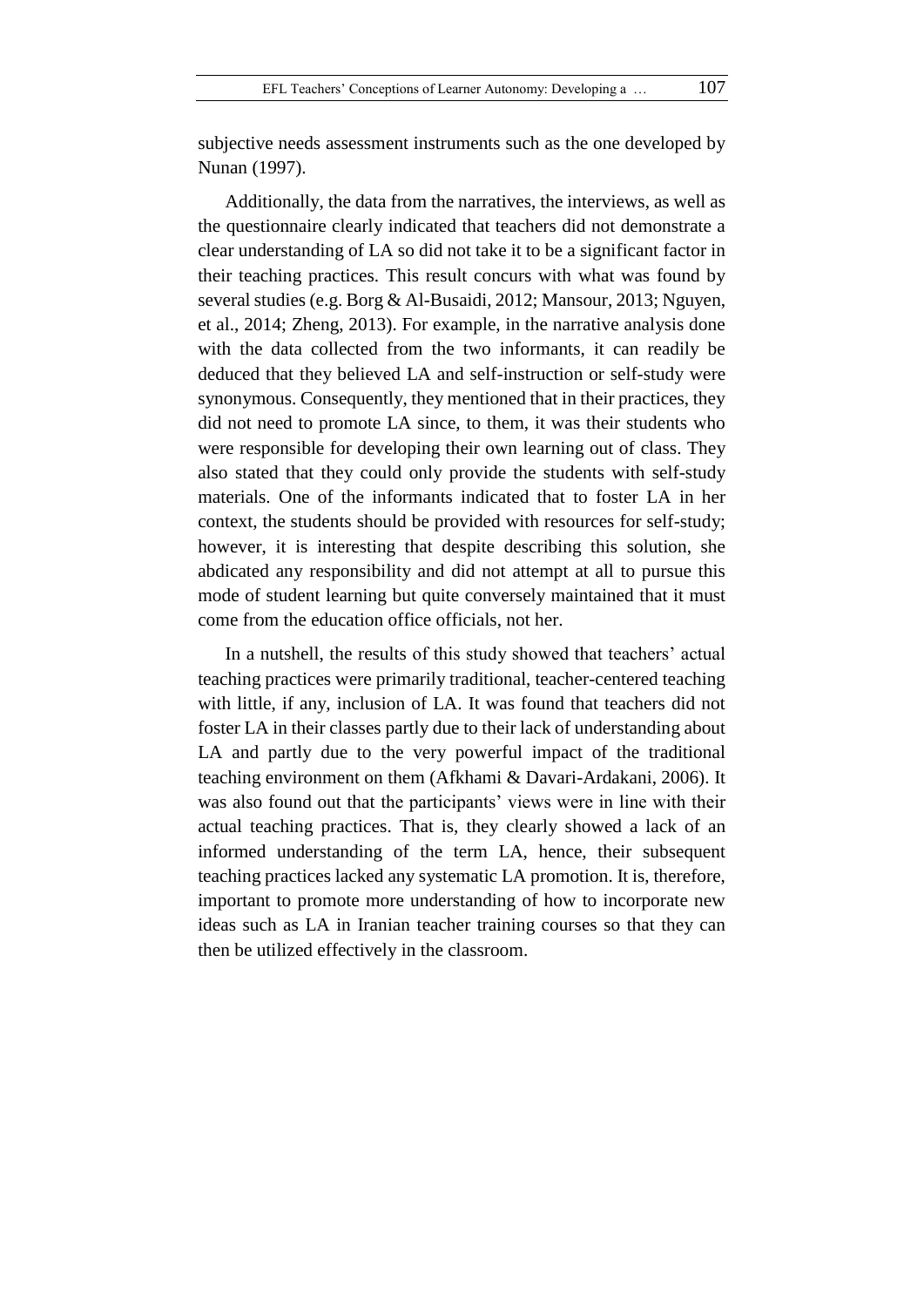This study, also, indicated that the participants were fairly comfortable with LA promotion and had an above average level of interest in it. This is an important finding because it provides a foundation from which LA promotion implementation can move forward. Had the results shown that the participants carried with them a negative or lethargic attitude toward LA promotion and were not willing to help their learners become autonomous life-long learners, it would have been much more difficult to promote the growth of LA with these participants.

In conclusion, the current research has provided a more in-depth examination of EFL teachers' conceptions of LA whose results yielded a model. Even though there might be both perceived and genuine obstacles that preclude teachers from employing or implementing LA in their classes, it can be concluded that there is still some hope that the teachers will, with support, be able to do as such. The current study found it imperative for education policy makers to foreground the importance of LA, and that it should be clearly outlined in the Iranian education. Furthermore, these policies should be formally introduced in order that teachers can appreciate them and their benefits. Finally, in order to help teachers, the government needs to not only provide teacher training through workshops and seminars on how to foster LA but also provide teachers with a bank or pool of LA development and promotion activities. This may promote LA indirectly but it for sure encourages teachers to develop materials to contribute to the bank, enriching it by sharing their own activities, tasks, and experiences.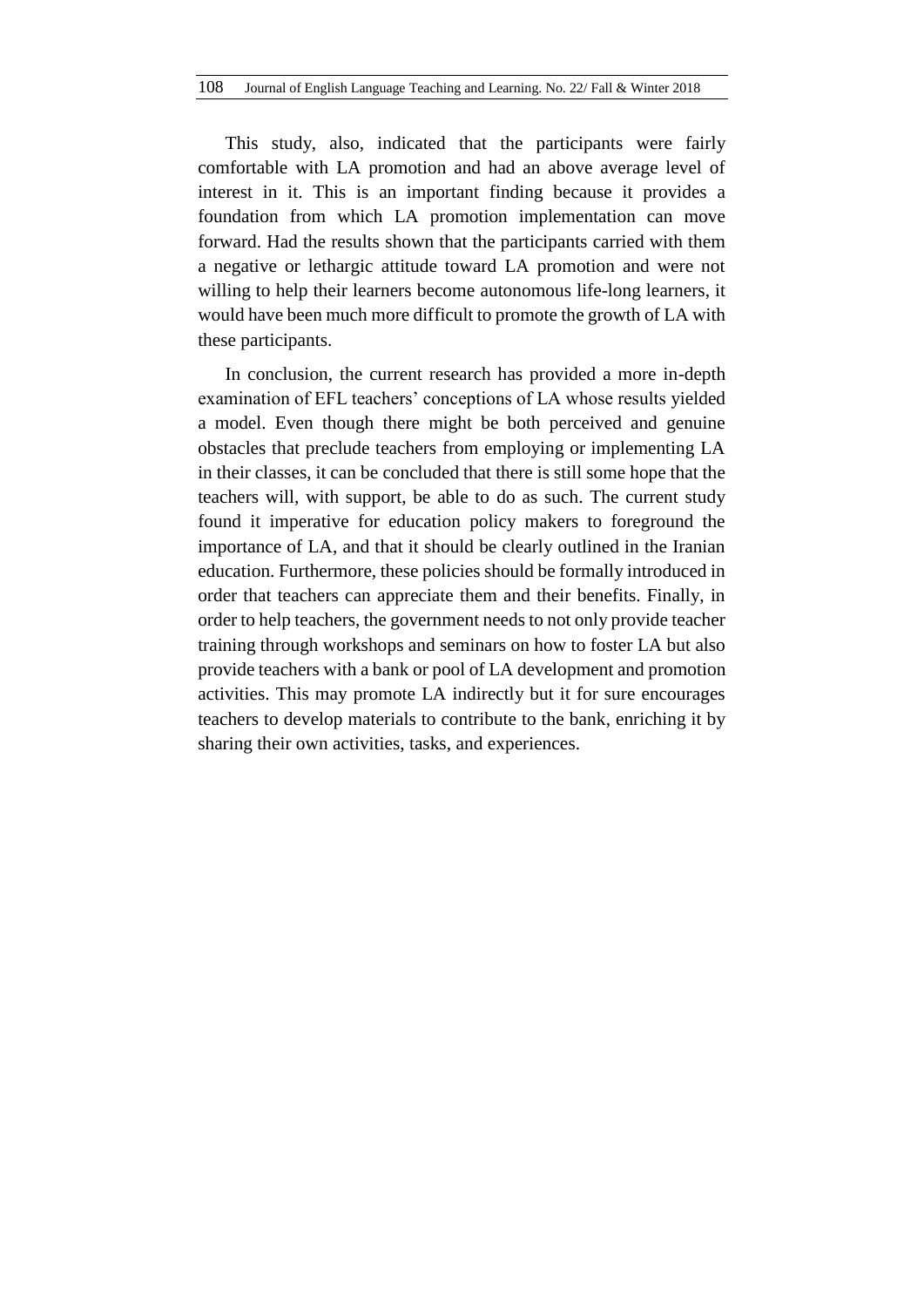#### **References**

- Afkhami, A., & Davari-Ardakani, N. (2006). Barnāmeh-rizi zabān va negārešhāye zabāni (Language policy and language attitude). *Tehran University Journal of Literature and Human Sciences, 56*(1), 1-23.
- Al-Asmari, A. R. (2013). Practices and prospects of learner autonomy: Teachers' perceptions. *English Language Teaching Journal, 6*(3), 1-10.
- Ary, D., Jacobs, L. C., & Sorensen, C. (2010). *Introduction to research in education*. Belmont: Wadsworth, Cengage Learning.
- Balcikanli, C. (2010). Learner autonomy in language learning: Student teachers' beliefs. *Australian Journal of Teacher Education, 35*(1), 90-114.
- Benson, P. (2001). *Teaching and researching autonomy in language learning*. London: Longman.
- Benson, P. (2006). Autonomy in language teaching and learning. *Language Teaching*, *40* (1), 21-40.
- Benson, P. (2011). *Teaching and researching autonomy in language learning*  (2nd ed.). Harlow: Pearson Education Limited.
- Borg, S. (2003). Teacher cognition in language teaching: A review of research on what language teachers think, know, believe, and do. *Language Teaching*, *36*, 81-109.
- Borg, S. (2006). The distinctive characteristics of foreign language teachers. *Language Teaching Research*, *10*(1), 3-31.
- Borg, S. and Al-Busaidi, S. (2012). Teachers' beliefs and practices regarding LA. *ELT Journal*, *66*(3), 283–91.
- Breen, M., C. Candlin, L. Dam, and G. Gabrielsen. (1990). The evolution of a teacher training programme In R. K. Johnson (Ed.), *The second language curriculum* (pp.111–135). Cambridge: Cambridge University Press
- Brown, D. (2000). *Principles of language learning and teaching* (5<sup>th</sup> ed.). New Jersey: Prentice Hall.
- Brown, J. D. (2001). *Using surveys in language programs*. Cambridge: Cambridge University Press.
- Camilleri, G. A. (Ed.). (1999). *Learner autonomy - The teachers' views*. Strassbourg: Council of Europe Publishing. Retrieved from http://archive.ecml.at/documents/pubCamilleriG\_E.pdf
- Camilleri, G. A. (2007). Pedagogy for autonomy, teachers' attitudes and institutional change: A case study. In M. J. Raya, & L. Sercu (Eds.), *Challenges in teacher development: Learner autonomy and intercultural competence* (pp. 81-102). Frankurt: Peter Lang.
- Candy, (1991). *Self-direction for lifelong learning*. California: Jossey-Bass.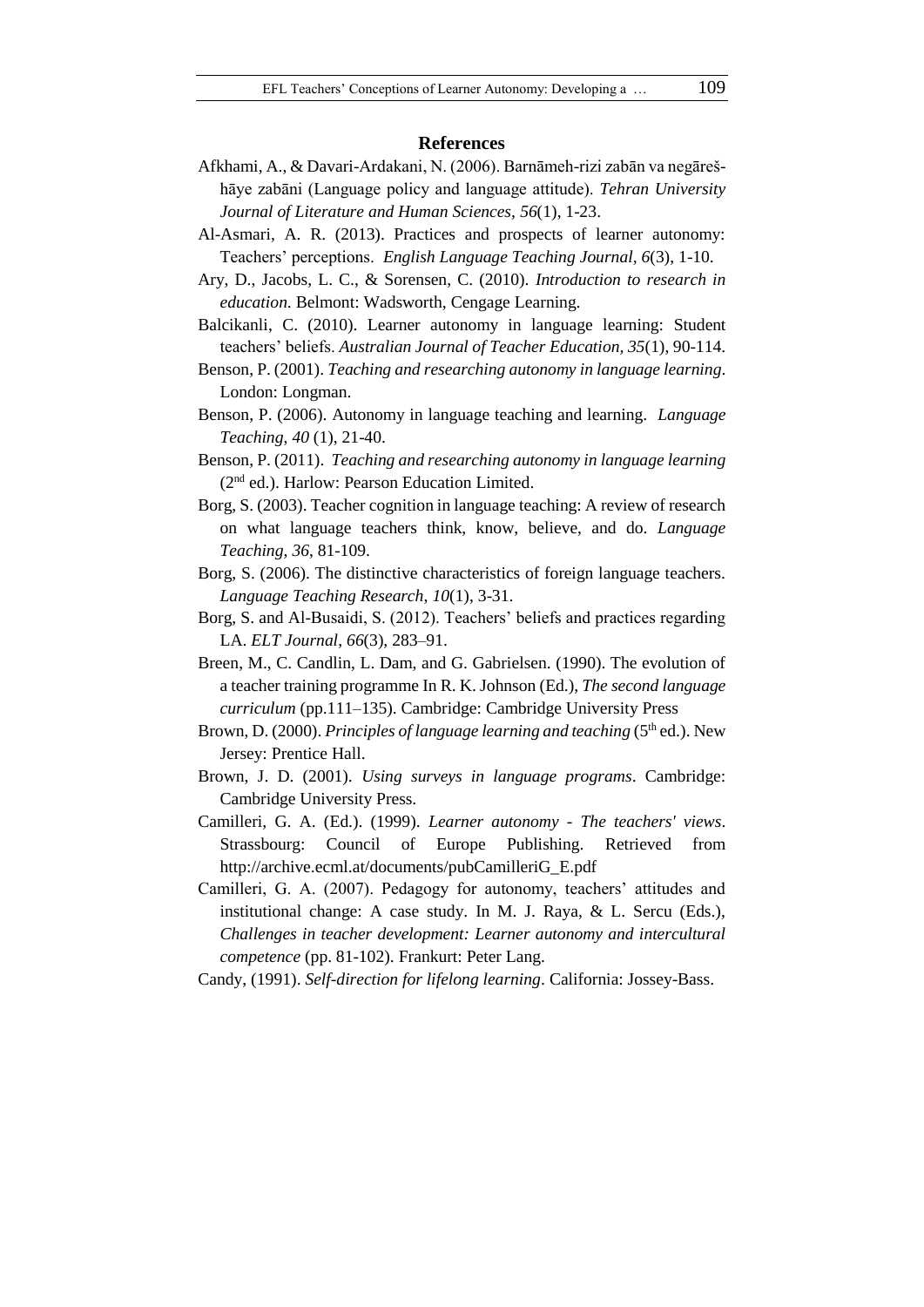- Chan, V. (2003). Autonomous language learning: The teachers' perspective. *Teaching in Higher Education*, *8*(1), 33–48.
- Cohen, L., Manion, L., & Morrison, K. (2007). *Research methods in education.* London: Routledge- Falmer.
- Cotterall, S. (1995). Readiness for autonomy: Investigating learner beliefs. *System*, *23*, 195-205.
- Crabbe, D., Elgort, I, & Gu, P. (2013). Autonomy in a networked world. *Innovation in Language Learning and Teaching*, *7* (3), 193-197.
- Dam, L. (1995). *Learner autonomy 3: From theory to practice*. Dublin: Authentik.
- Dam, L. (2003). Developing LA: The teacher's responsibility. In D. Little, J. Ridley, and E. Ushioda (Eds.), *Learner autonomy in foreign language classrooms: Teacher, learner, curriculum and assessment*. Dublin: Authentik.
- Dörnyei, Z. (2007). *Research methods in applied linguistics*. Oxford: OUP.
- Dörnyei, Z. (2010). *Questionnaires in second language research: Construction, administration, and processing* (2nd ed.). London: Routledge.
- Feryok, A. (2013). Teaching for LA: The teacher's role and sociocultural theory. *Innovation in Language Learning and Teaching*, *7* (3), 213-225.
- Galiniené, L. (1999). Learner autonomy through project work. In A. Camilleri (Ed.), *Introducing learner autonomy in teacher education*, (pp. 22–32). Graz: European Centre for Modern Languages.
- Gatt, F. (1999). DIVA: Learner autonomy for in-service teachers. In A. Camilleri (Ed.), *Introducing learner autonomy in teacher education*, (pp. 33–42). Graz: European Centre for Modern Languages.
- Holec, H. (1981). *Autonomy in foreign language learning*. Oxford: Pergamon.
- Jiménez Raya, M. (2011). Enhancing pedagogy for autonomy: The potential of a case-based approach in promoting reflection and action. *Innovation in Language Learning and Teaching*, *5*(2): 151–163. doi:10.1080/17501229.2011. 577531.
- Jiménez Raya, M., & Vieira, F. (2015). *Enhancing autonomy in language education: A case-based approach to teacher and learner development*. New York: Mouton de Gruyter.
- Kohonen, V. (1992). Experiential language learning: Second language learning as cooperative learner education. In D. Nunan, (Ed.), *Collaborative language learning and teaching.* Cambridge: Cambridge University Press.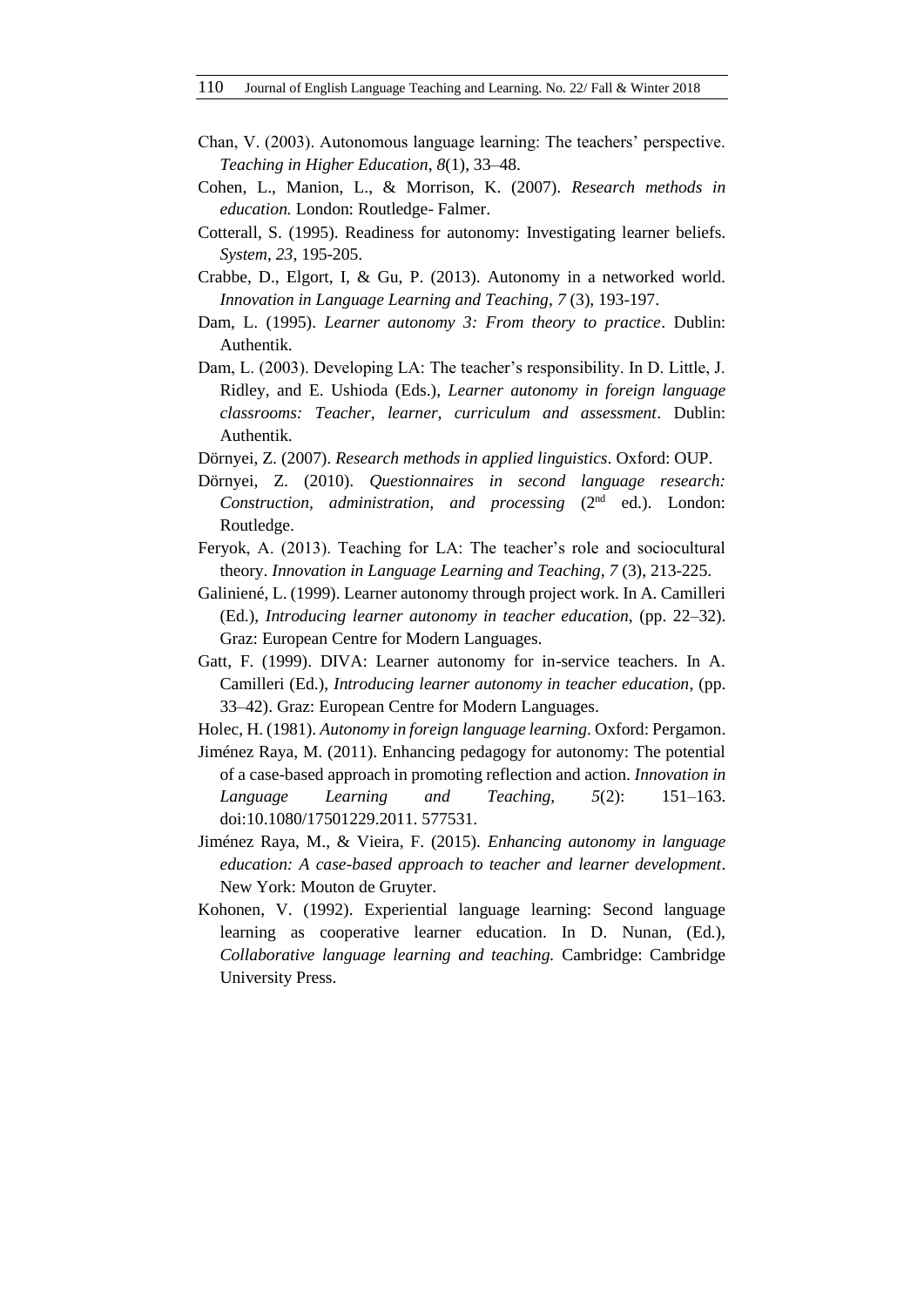- Kumaravadivelu, B. (2003). A postmethod perspective on language teaching. *World Englishes*, *22*(4), 539-50.
- Kumaravadivelu, B. (2006). *Understanding language teaching: From method to post-method*. Mahwah, NJ: Lawrence Erlbaum.
- Kumaravadivelu, B. (2012). *Language teacher education for a global society*. New York: Taylor & Francis.
- Lai, C., Gardner, D., & Law, E. (2013). New to facilitating self-directed learning: The changing perceptions of teachers. *Innovation in Language Learning and Teaching*, *7* (3), 281-294.
- Lam, T. E. (2008). Introduction to this volume [introduction]. In T. E. Lamb and H. Reinders (Eds.), *Learner and teacher autonomy: Concepts, realities, and responses* (pp.5-11). Amsterdam: John Benjamins.
- Lamb, T. E., & Reinders. H. (2008). *Learner and teacher autonomy: Concepts, realities, and responses*. Amsterdam: John Benjamins.
- Lee, J. J. (2010), The uniqueness of EFL teachers: Perceptions of Japanese learners. *TESOL Journal*, 1, 23–48. doi:10.5054/tj.2010.214881
- Lewis, T. (2013). Between the social and the selfish: Learner autonomy in online environments. *Innovation in Language Learning and Teaching*, *7* (3), 198-212.
- Lier, van L. (1996). *Interaction in the language curriculum: Awareness, autonomy and authenticity*. New York: Longman.
- Little, D. (1991). *Learner autonomy: Definitions, issues and problems*. Dublin: Authentik.
- Little, D. (2002). *Learner autonomy and second/foreign language learning, good practice guide*. LTSN Subject Centre for Languages, Linguistics and Area Studies. Retrieved from [http://www.lang.ltsn.ac.uk/r](http://www.lang.ltsn.ac.uk/)esources/goodpractice.aspx? resourceid=1409.
- Littlewood, W. (2007). Communicative and task-based language teaching in East Asian classrooms. *Language Teaching*, *40*(3), 243-249. doi: 10.1017/S0261444807004363
- Mansour, N. (2013). Consistencies and inconsistencies between science teachers' beliefs and practices. *International Journal of Science Education, 35*(7), 1230-1275. doi: 10.1080/09500693.2012.743196.
- Manzano Vázquez, B. (2016). Teacher development for autonomy: An exploratory review of language teacher education for learner and teacher autonomy. *Innovation in Language Learning and Teaching*. *10*(3), 1-11. doi: 10.1080/17501229.2016.1235171